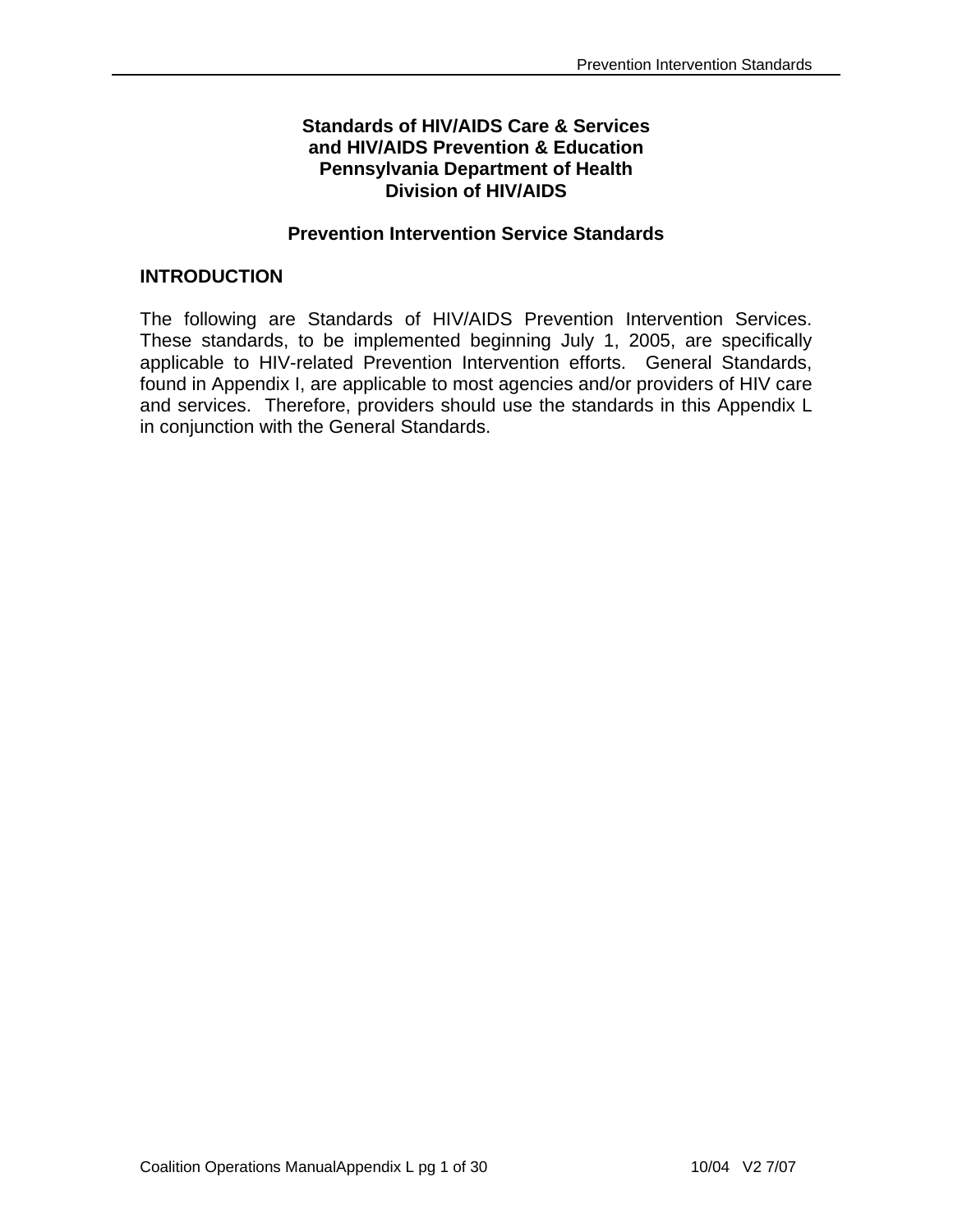### **Standards of HIV Prevention Services Pennsylvania Department of Health**

## **A. General Prevention Standards**

#### Planning

**Standard A1: Providers identify individuals within the specific populations and sub-populations they are contracted to serve who are at highest risk for HIV acquisition or transmission and target HIV prevention services which have been proven to be effective with these populations to them.**

Indicator A1.1: Providers use needs assessments to understand the underlying causes of risk for HIV acquisition or transmission among the populations and subpopulations whom they are contracted to serve.

#### *Examples of evidence:*

- *Written documentation exists, specifically noting data sources (including PA State HIV Prevention Plan) and identifying targeted populations in defined service area.*
- *Documentation giving evidence that provider understands underlying causes of risk behaviors of populations.*

Indicator A1.2: Providers develop prevention services that are most relevant for helping to change the identified risk behaviors and meet specific prevention needs of service recipients.

## *Example of evidence:*

• Documentation exists that targeted HIV prevention services were evaluated as, or determined to be, effective for these populations.

## **Standard A2: The populations identified for targeted prevention services are included in needs assessment, planning, delivery, and evaluation of HIV prevention services.**

Indicator A2.1: Providers have developed and implemented a systematic approach to obtain identified populations' involvement in all aspects of service delivery.

- *Documentation of identified populations' representation on administrative planning groups (documentation maintains confidentiality).*
- *Needs assessments include perspective of members of identified populations.*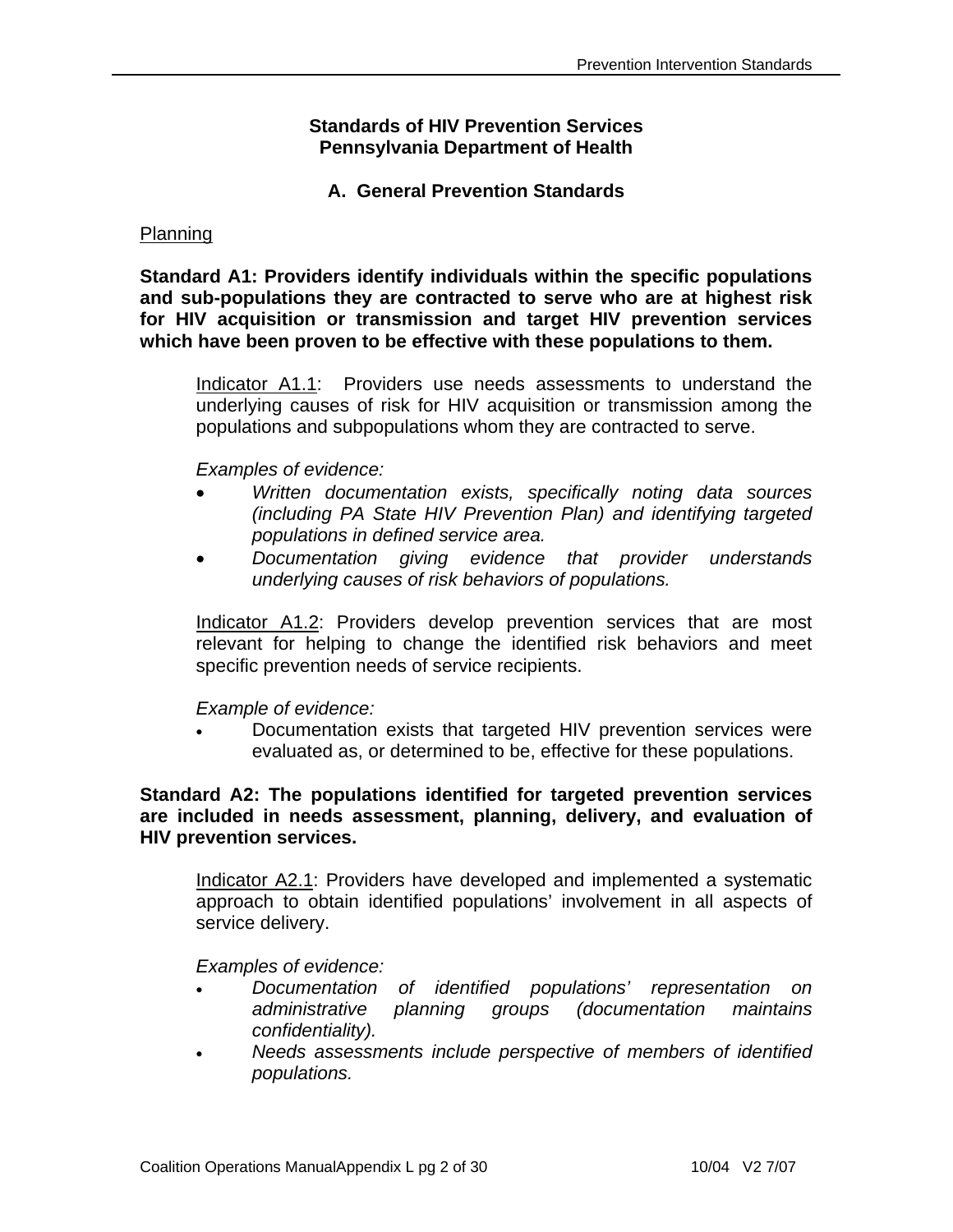- *Documentation of involvement in planning services and delivery of selected services, such as educational programs and outreach efforts.*
- *Documentation of consumer satisfaction indicators on file for each HIV prevention service provided.*

## **Standard A3: Each provider functions as a part of a coordinated continuum of HIV/AIDS services.**

Indicator A3.1: Linkages exist among providers.

*Examples of evidence:* 

- • *Letters of cooperation/collaboration among providers are on file.*
- • *Written policy exists for choosing providers for a referral list.*
- *Case management notes show evidence of linkages among providers.*
- *Meeting notes or other written documentation gives evidence that providers have met to exchange information, coordinate planning, etc.*
- • *Cross-training among providers occurs.*
- • *Mechanisms exist for community-wide provider meetings.*
- • *Evidence of collaboration in public relations and fund-raising exists.*

Indicator A3.2: Each provider is aware of other services in the continuum of care, which are available to consumers and their families.

*Examples of evidence:* 

- *Brochures or other written documents are on file listing available services.*
- *Consumer satisfaction surveys give evidence that the provider was aware of other services.*

Indicator A3.3: Each provider has and maintains a policy regarding referrals (case management, clinical, and other prevention and care services) to be made when the provider lacks the capacity to offer services due to limitations of time, staffing, funding, and/or scope of services provided.

- *Provider has policy on file regarding referrals to other services when the provider cannot supply services.*
- *Consumer records indicate no breaches of policy regarding referrals.*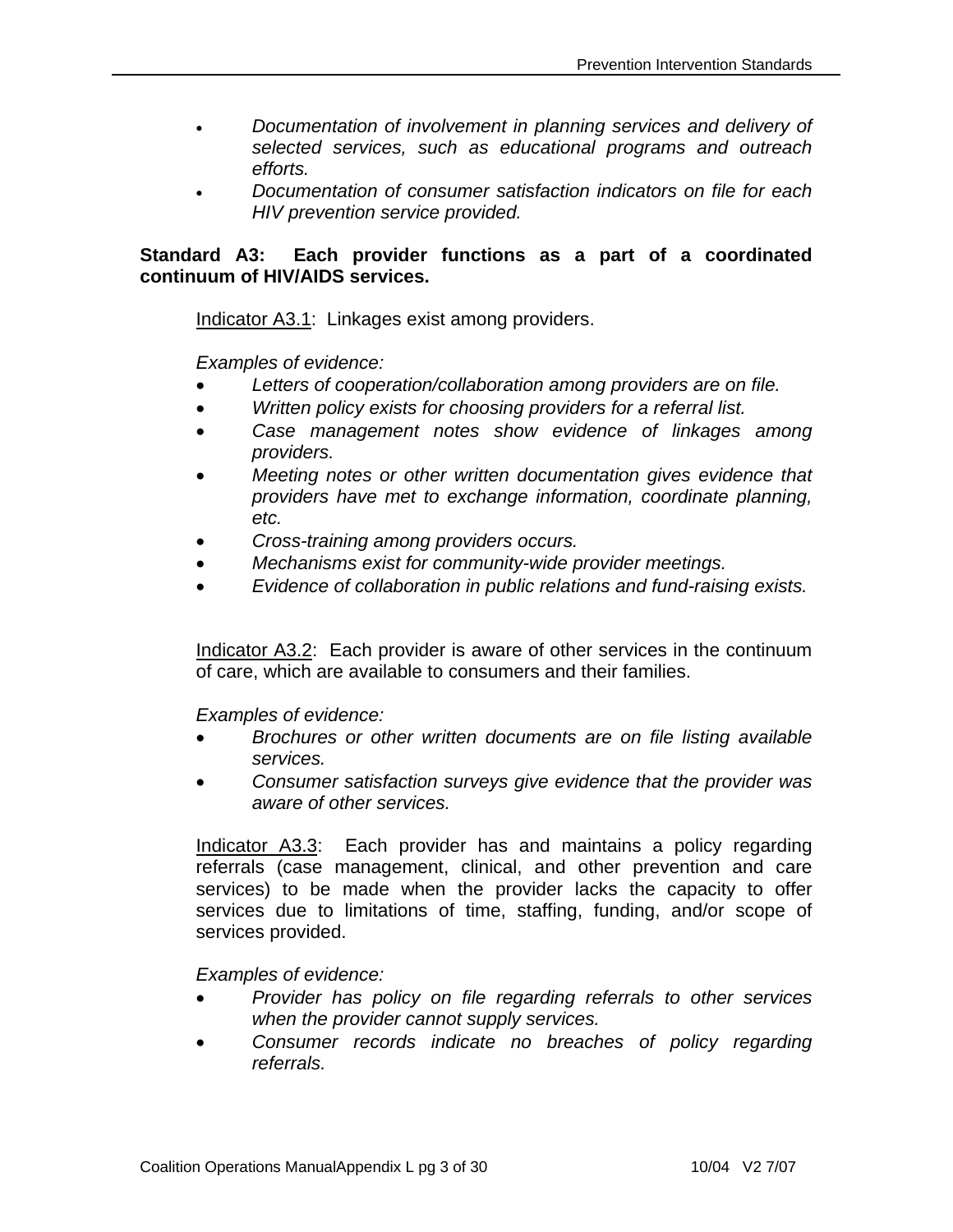**Standard A4: Providers develop a planning process based on the identification of and response to local needs. Planning documents are used to determine the projected outcomes of services, strategies to provide services, and methods to evaluate the effectiveness of services.** 

Indicator A4.1: Long-range planning (at least every 3 years) is an integral part of the agency development. Essential elements of a long-range plan include:

- Mission statement.
- Consumer/community needs.
- Goals and objectives for meeting needs.
- Identification of broad-based participation (see Glossary) in the planning process.
- Resource allocation and development needs/activities.

Other common elements may include:

- Current epidemiological data.
- General principles of services.
- Barriers to services and strategies to address these barriers. (NOTE: Above information may be available through HIV Prevention Plan.)

*Example of evidence:* 

• *A long-range planning document is available for review.* 

Indicator A4.2: Annual planning, based on long-range plan and mission statement, is done prior to the start of the upcoming year. The annual plan includes:

- Current needs.
- An assessment of barriers to service access and utilization.
- Outcome-driven goals and objectives.
- Methods of evaluating goals and objectives (including data collection, data entry, data analysis).

*Example of evidence:* 

• *A written annual plan, including all components listed above, is available for review.* 

Indicator A4.3: An annual budget, taking into consideration all projected funding and projected administrative and service expenses, is developed prior to the start of the upcoming year.

*Example of evidence:* 

• *A written budget is available for review.*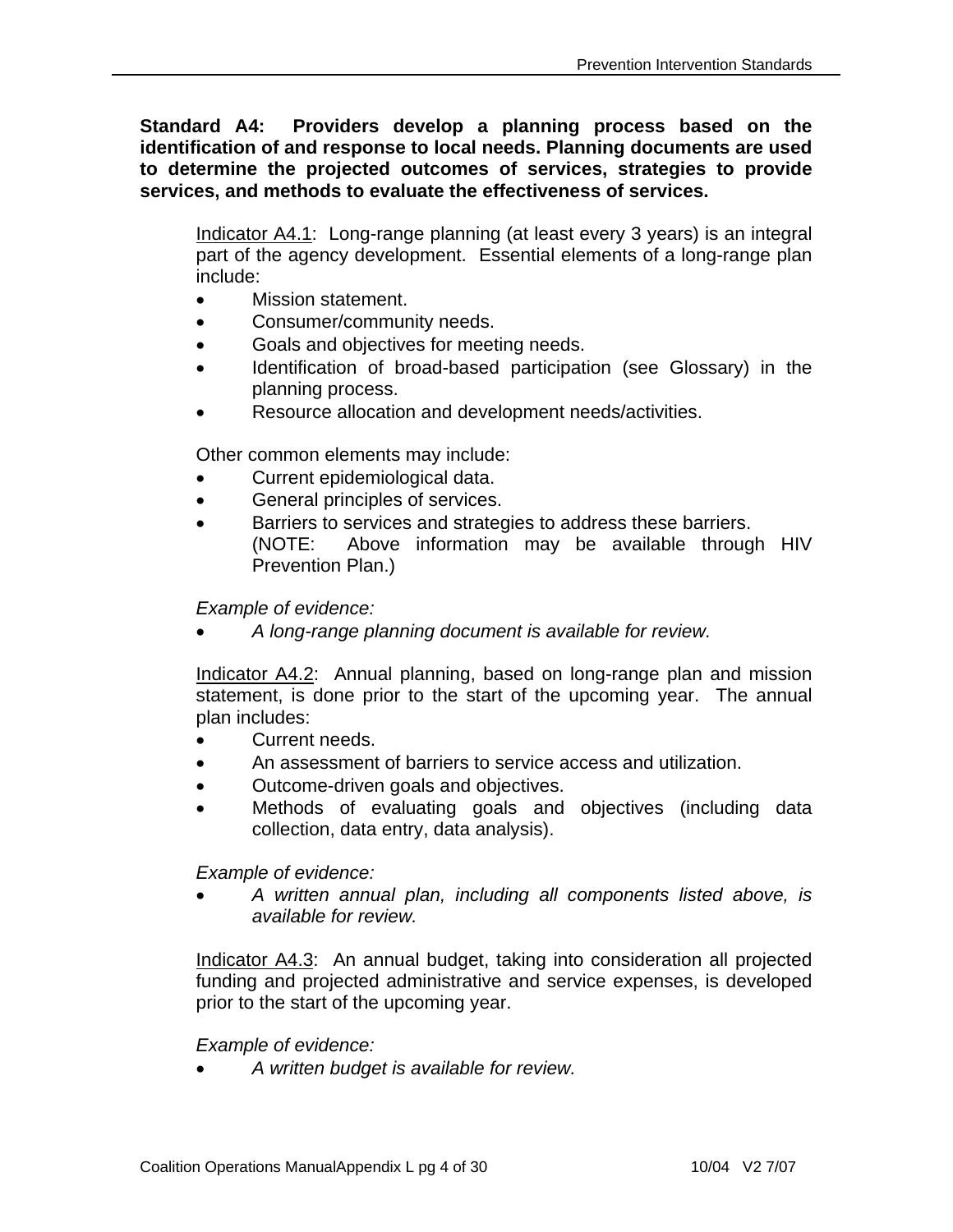Indicator A4.4: Measurable components of the annual plan are monitored and evaluated on a regular basis.

*Example of evidence:* 

• *Written evaluation of plan is available during designated periods of the year.* 

Indicator A4.5: Feedback from evaluation of plan is looped back to personnel, consumers, funding sources, and upcoming long-range plan update and annual plan.

*Examples of evidence:* 

- *Annual plan and long-range updates, as well as documentation of staff meetings with consumers, include feedback from evaluations/surveys.*
- *Feedback presented in newsletter to consumers and other interested parties.*

## Service Delivery

**Standard A5: Consumers of prevention intervention services receive HIV prevention services and materials, which are:** 

- **Culturally sensitive and competent.**
- **Appropriate to the age, education level, language and other needs of consumers.**
- **Accurate and up-to-date.**
- **In the case of materials, in formats which are most appropriate for reaching populations served.**

Indicator A5.1: Staff education, training and experience enable staff to present services sensitive to:

- Consumers' abilities to understand prevention messages due to age, educational levels, and other developmental levels.
- Issues of gender, sexual orientation, race, ethnicity, socioeconomic background, and community background.
- Cultural differences and similarities within, among, and between groups.

- *Training on various developmental levels of individuals and their effects on consumers' abilities to understand prevention messages is offered to personnel, personnel participate in such training, and training syllabi include developmental issues.*
- *Training in cultural competence is offered to personnel, personnel participate in such training, and training syllabi include cultural*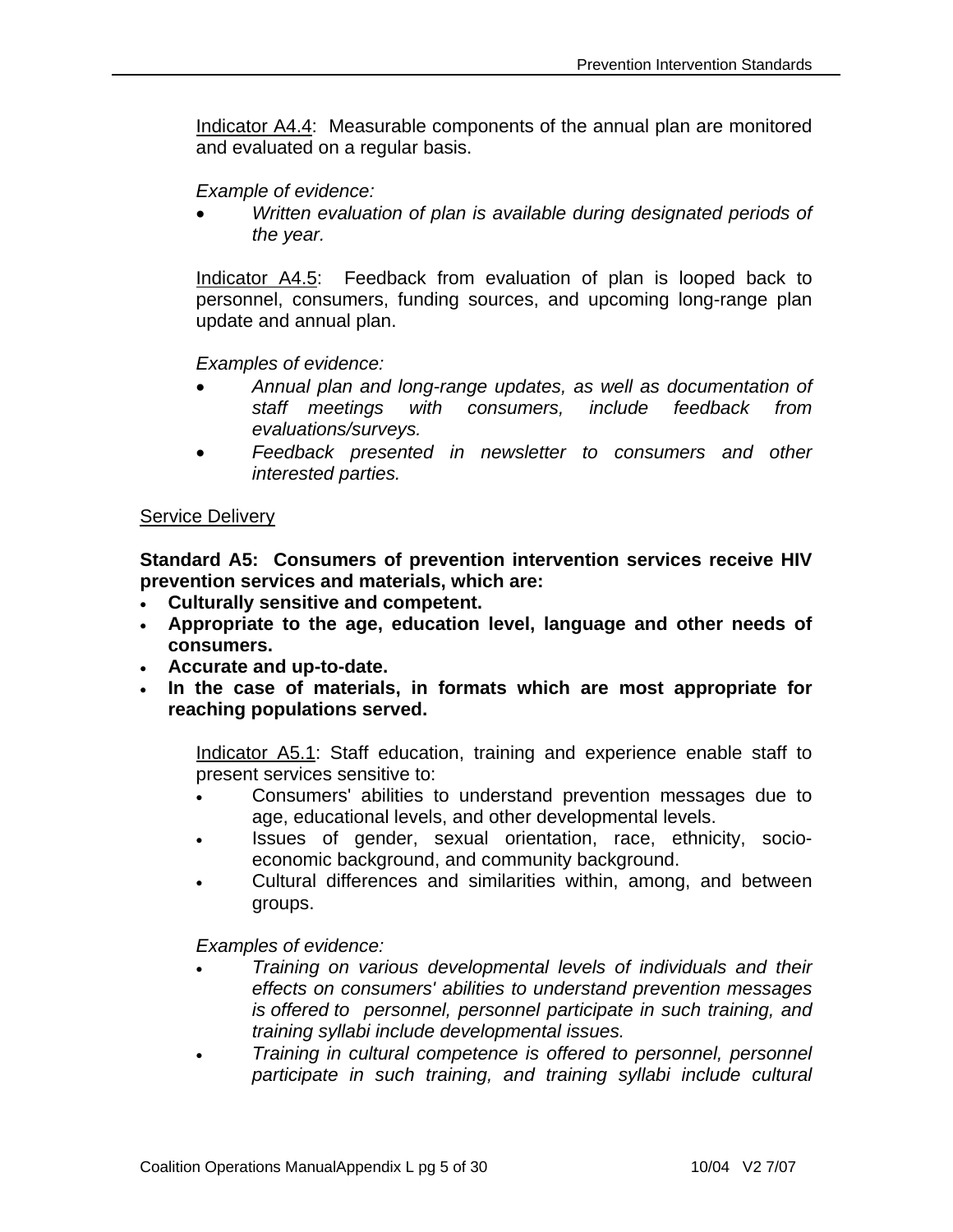*diversity issues relevant to communities in provider's service areas (e.g., racial/ethnic diversity and gender and lifestyle issues).* 

• *An assessment of appropriate service delivery to the ages, educational levels, developmental levels, and gender of consumers in the context of community-based values, traditions and customs is part of personnel performance reviews.* 

Indicator A5.2: Prevention services and materials are available in English and other languages as necessary.

*Examples of evidence:* 

- *Consumer satisfaction surveys document efficiency and effectiveness of providers' or translators' fluency in language of consumers.*
- *Review of prevention materials reflects language appropriate for consumers.*

Indicator A5.3: Prevention services and materials include resources for people living with various challenges. These challenges may include, but are not limited to, hearing impairments, vision impairments, low literacy, developmental delays, and mental health challenges.

*Examples of evidence:* 

- *Review of materials reflects availability of adequate resources to reach people living with challenges.*
- *Written documentation exists reflecting outcomes of meetings occurring between HIV prevention providers and community agencies that serve people living with challenges.*

Indicator A5.4: Formats for delivery of prevention services have been chosen based on information (consumer opinion, needs assessment, published studies/evaluations) which documents that the formats are effective in reaching intended populations.

*Example of evidence:* 

• *Written documentation exists that provides the rationale for the chosen format(s).* 

### **Standard A6: Each Provider develops and implements protocols regarding staff and consumer safety, including response to crisis situations.**

Indicator A6.1: Protocols covering staff and consumer safety issues appropriate to the physical facilities and services provided exist and are consistently maintained.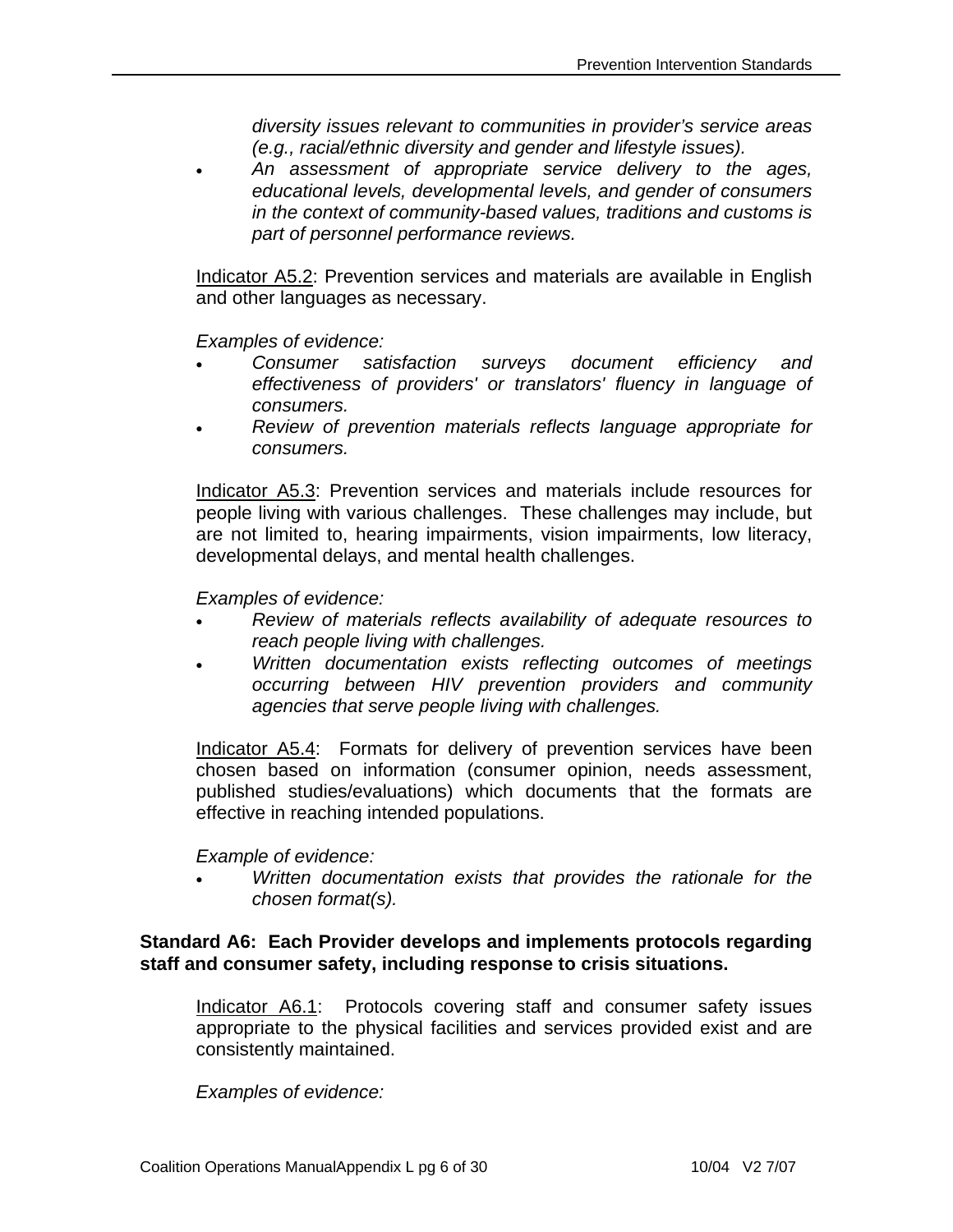- *Protocols regarding staff and consumer safety are on file and easily accessible to personnel.*
- *Documentation of staff training on safety issues is found in personnel files.*

Indicator A6.2: Protocols also cover staff response to consumers' crisis situations, including ways that providers discern between crises which need *immediate* attention and those which are urgent but do not need attention at the moment the provider learns about the crisis. Protocols include a requirement that all staff working off-site carry identification with them.

### *Examples of evidence:*

- *Protocols include clear guidelines for discerning the crises which need immediate attention and those which do not*
- *Documentation about handling consumer crises provides evidence that protocol is consistently maintained.*

## **Standard A7: When services are terminated by the consumer or provider, the respective provider ensures appropriate referral and transfer of the consumer to other provider(s).**

Indicator A7.1: A protocol is maintained which addresses referral and appropriate transfer to other providers when a consumer *chooses* to terminate services. This protocol includes assurance that the provider does:

- Not obstruct the consumer from terminating service and/or accessing services from other providers.
- Offer the consumer information about other available providers.
- Provide the AIDS Hotline telephone number.
- Ensure transfer of appropriate records when another provider is chosen by the consumer.
- Obtain consent from the consumer for the transfer of records.

*Examples of evidence:* 

- *Provider has protocol on file regarding referral and appropriate transfer when a consumer chooses to terminate services.*
- *Consumer records indicate that protocol regarding referrals and transfers was followed.*
- *Consumer records indicate consumer's consent regarding transfer of records.*

Indicator A7.2: A protocol is maintained which addresses situations in which a consumer is inappropriate and the provider chooses to terminate services. This protocol outlines potential situations that would result in a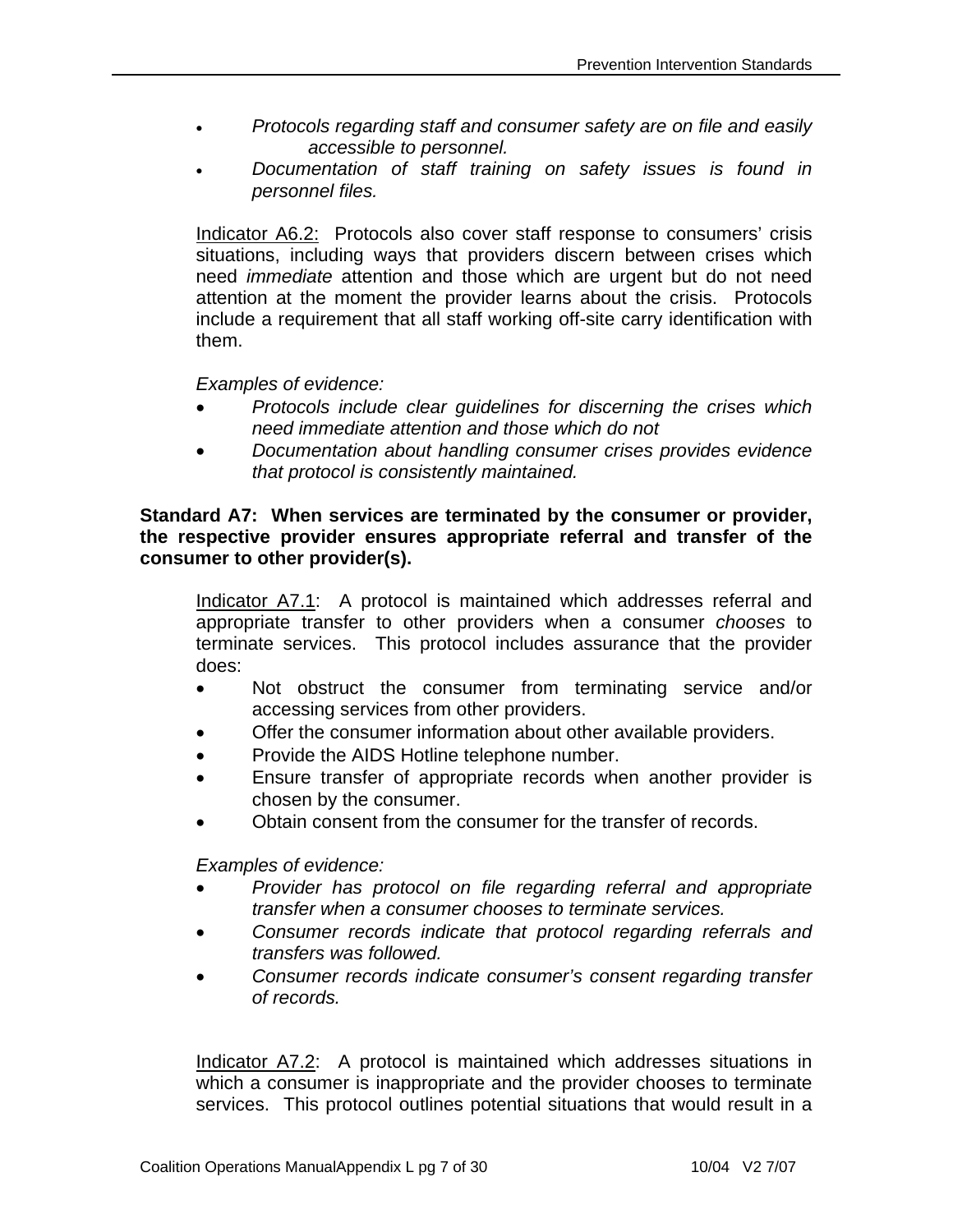consumer being asked to leave and appropriate steps staff should take in these situations.

*Examples of evidence:* 

- *Provider has protocol on file regarding situations in which the provider might choose to terminate services.*
- *Consumer records indicate that protocol was followed.*

## Evaluation

## **Standard A8: Each Provider uses evaluation findings to make timely adjustments to its programs in order to better meet the needs of the target population(s).**

Indicator A8.1: Provider establishes process and outcome objectives for each of its programs. Process objectives describe what interventions will occur, how they will be delivered, and who will be served. Outcome objectives describe what is expected to change for the consumer. All objectives should be specific, measurable, appropriate, realistic, and timebased.

#### *Example of evidence:*

• *Written process and outcome objectives are on file for each program.* 

Indicator A8.2: Provider develops and implements mechanisms to monitor and measure process objectives.

 *Example of evidence:* 

• *Completed instruments which collect data describing the characteristics of the population served, the services provided, and the resources used to deliver those services are on file.* 

Indicator A8.3: Provider develops and implements a mechanism to monitor outcome objectives, as appropriate to the intervention type.

## *Example of evidence:*

• *Completed instruments that collect data about client outcomes before and after the intervention, such as knowledge, attitudes, skills, or behaviors are on file.* 

Indicator A8.4: Providers of Interventions Delivered to Groups and Presentations develop and implement a mechanism to measure learning objectives for each session (which are related to the overall program objectives).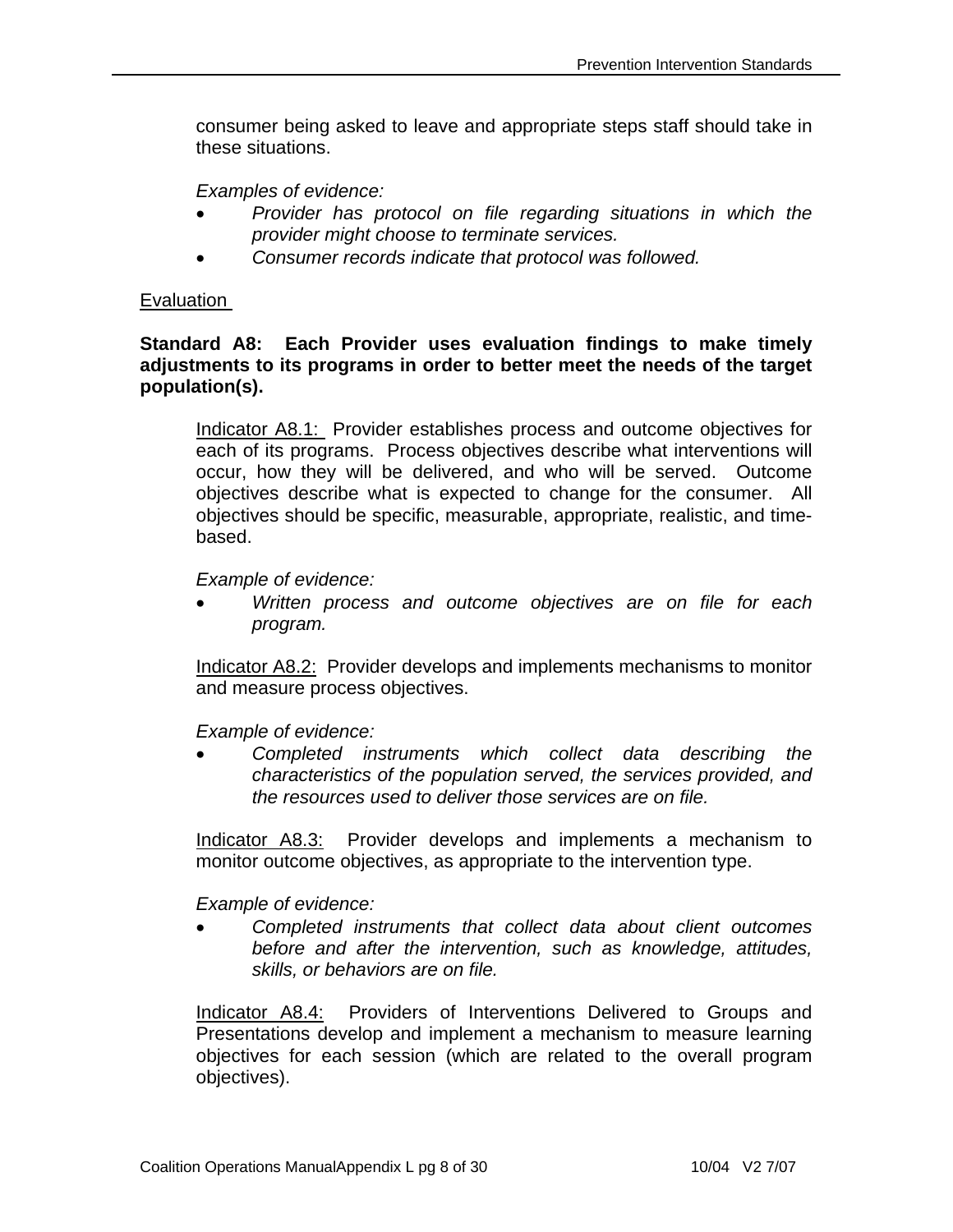*Example of evidence:* 

• *Completed instruments that collect data from consumers about the stated learning objectives before and after the program are on file.* 

# **Outreach**

# **Staffing**

**Standard A9: Outreach workers possess the following attributes:** 

- **Experience working with and the ability to speak the same language as the target population(s).**
- **Possession of knowledge about available resources and the ability to refer consumers to those resources**
- **The capacity to maintain appropriate documentation.**
- **Possession of knowledge about issues related to safety, consumer engagement, and professionalism.**
- **Completion of Certified HIV 101, to include confidentiality and Act 148 training and Department of Health Counseling and Testing training. (Staff completes training within 6 months of hire).**

Indicator A9.1: A personnel file for each outreach worker indicates that all qualifications are met by each outreach worker.

# *Examples of evidence:*

- *Resume indicates appropriate experience.*
- *Written curriculum used with new Outreach Workers to teach them about resources, safety, consumer engagement, and professionalism in the field.*
- *Certification of HIV 101 training and Counseling and Testing training in personnel record.*

# **Standard A10: Each Outreach Worker receives appropriate supervision and oversight.**

Indicator A10.1: Each agency providing Outreach establishes qualifications for supervisors of Outreach Workers.

 *Example of evidence:* 

• *Written job descriptions for supervisors.* 

Indicator A10.2: A process exists by which each Outreach Worker is assigned to, and receives supervision from, a qualified supervisor.

## *Examples of evidence:*

• *Organizational chart.*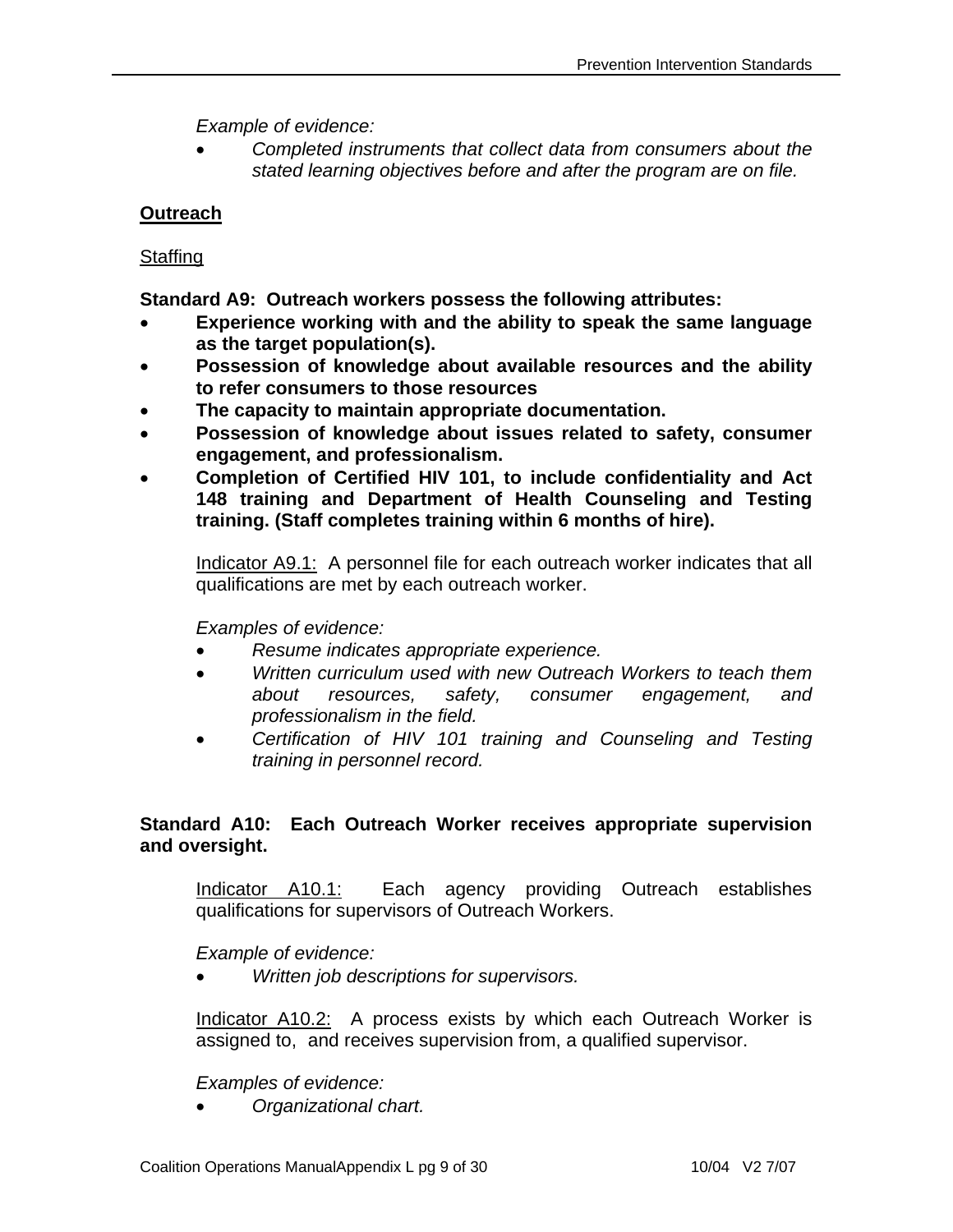• *Written performance evaluation of outreach worker, signed by the supervisor, in personnel record.* 

Indicator A10.3: Each Provider establishes and implements a plan for supervising Outreach Workers that:

- Is appropriate to the Provider's staffing pattern and outreach schedule.
- Provides opportunities for both announced and unannounced observations of Outreach Workers, including observation of new hires within 30 days of hire and of other staff at least quarterly, and more frequently as necessary.
- Provides opportunities for face-to-face individual and/or group supervision at least monthly.
- Includes a process for performance evaluation and improvement as identified and understood by supervisors and outreach workers.

 *Examples of evidence:* 

- *Written schedule of supervisory meetings and observations.*
- *Completed tools used during observations.*
- *Documentation of content of group supervision meetings.*
- *Documentation of individual supervision meetings.*
- *Written performance evaluations in personnel records.*

**Standard A11: Each Provider develops and implements policies and procedures to ensure the safety of its Outreach Workers, which includes a requirement that Outreach Workers carry identification with them.** 

Indicator A11.1: Outreach Workers show an understanding of and follow safety policies and procedures.

## *Examples of evidence:*

• *Observation demonstrates that outreach workers follow policies and procedures.* 

Indicator A11.2: Written policies and procedures exist that ensures safety for outreach workers.

## Service Delivery

**Standard A12: Each Provider delivers Outreach Services that access atrisk individuals in settings where members of the target population are likely to be located and at times when members of the target population are likely to be present.** 

Indicator A12.1: Each Provider maintains a written outreach schedule which lists which Outreach Workers will be working in which geographic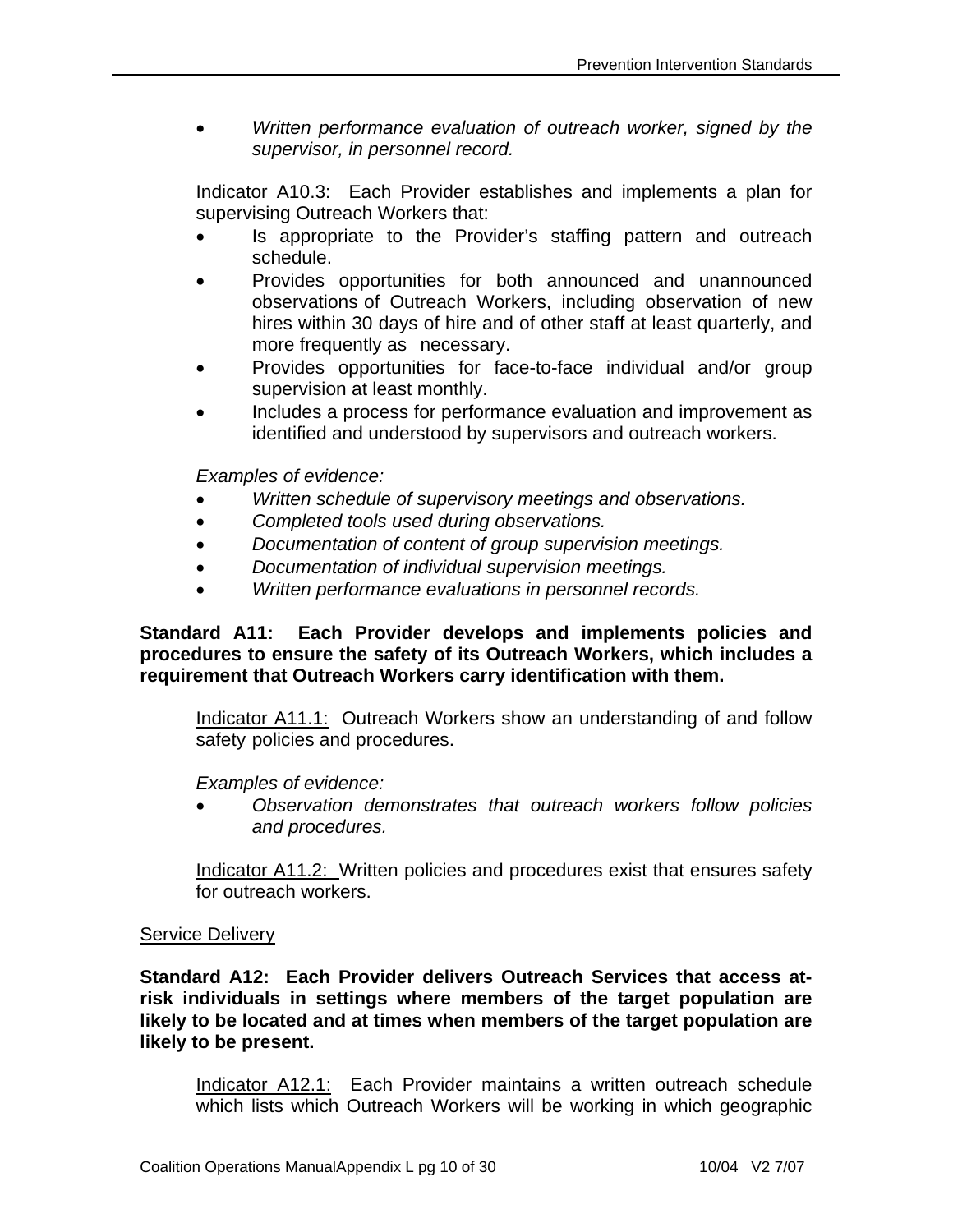areas and at what times as well as describing planned outreach activities.

 *Example of evidence:* 

• *Written outreach schedules.* 

**Standard A13: Each Provider delivers Outreach based on sound prevention theory that is appropriate to their target population and outcome objectives. Outreach services strive to help consumers develop skills and motivation to adopt and maintain safer behaviors over time.** 

Indicator A13.1: The outreach approach incorporates theoretical principles.

*Example of evidence:* 

• *Observation of outreach workers demonstrates that they incorporate principles from prevention theory.*

Indicator A13.2: Outreach workers tailor their interactions with consumers to the behavior, circumstances and special needs of the person.

*Example of evidence:* 

• *Observation of outreach workers demonstrates that they tailor their interactions based on the behavior, circumstance and needs of the consumer.*

Indicator A13.3: Outreach workers disseminate information which is accurate, up-to-date, culturally appropriate, and non-judgmental.

 *Examples of evidence:* 

- *Observation of outreach workers demonstrates they disseminate accurate, up-to-date, culturally appropriate, and non-judgmental information.*
- *Brochures and other written information, along with a description of which populations receive which brochures or other written information.*

Indicator A13.4: Outreach workers distribute materials which are of good quality/effective, current/non-expired, and appropriate to the consumer's need.

 *Example of evidence:* 

• *Materials outreach workers distribute.*

Indicator A13.5: Outreach workers make referrals to appropriate services.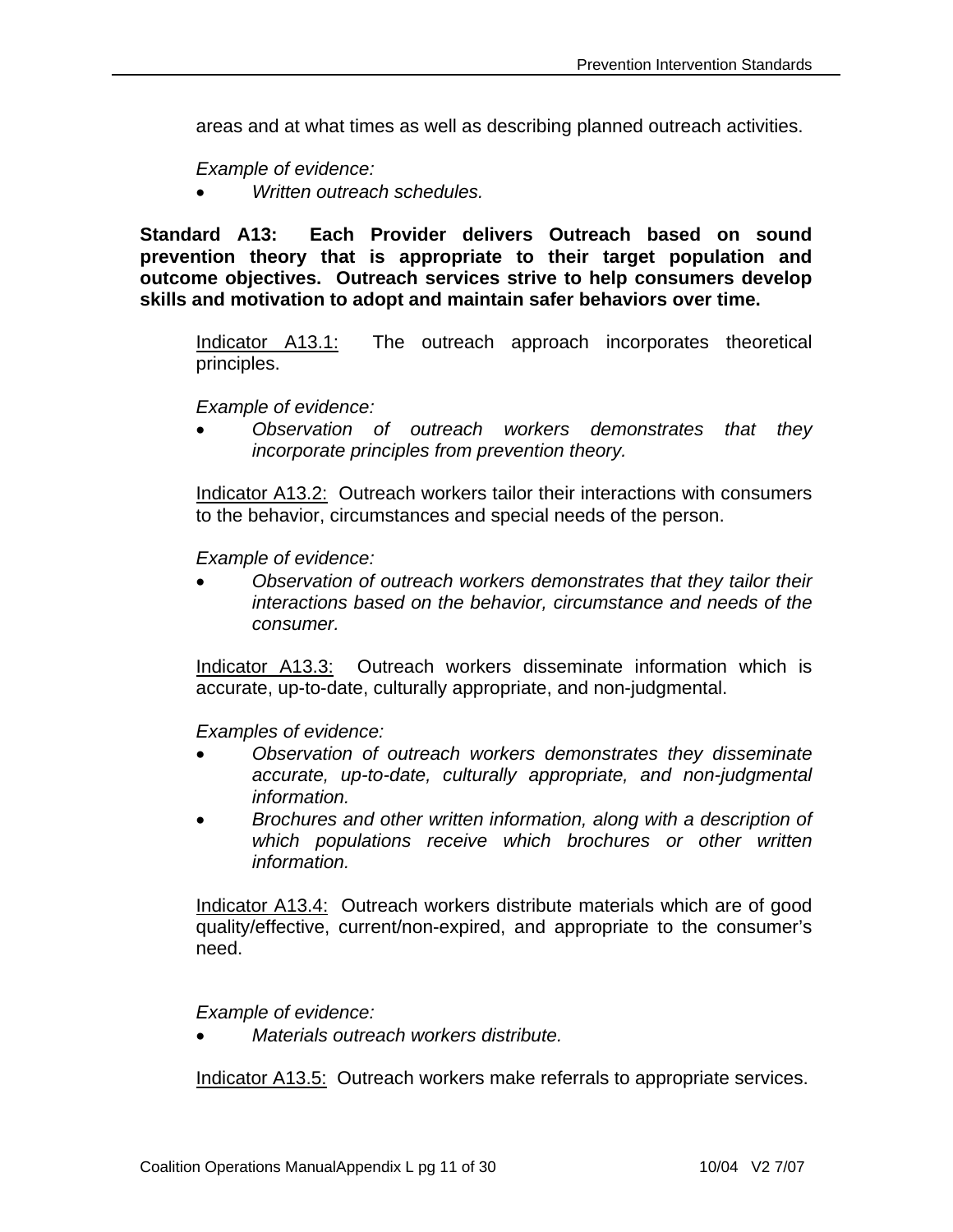*Examples of evidence:* 

- *Observation of outreach demonstrates that appropriate referrals are made.*
- *Documentation of consumer need and resulting referrals.*

Indicator A13.6: All brochures will contain STOPHIV.com website and AIDS Factline phone number.

*Examples of evidence:* 

• *All brochures will have STOPHIV.com and 1-800-662-6080 on them.*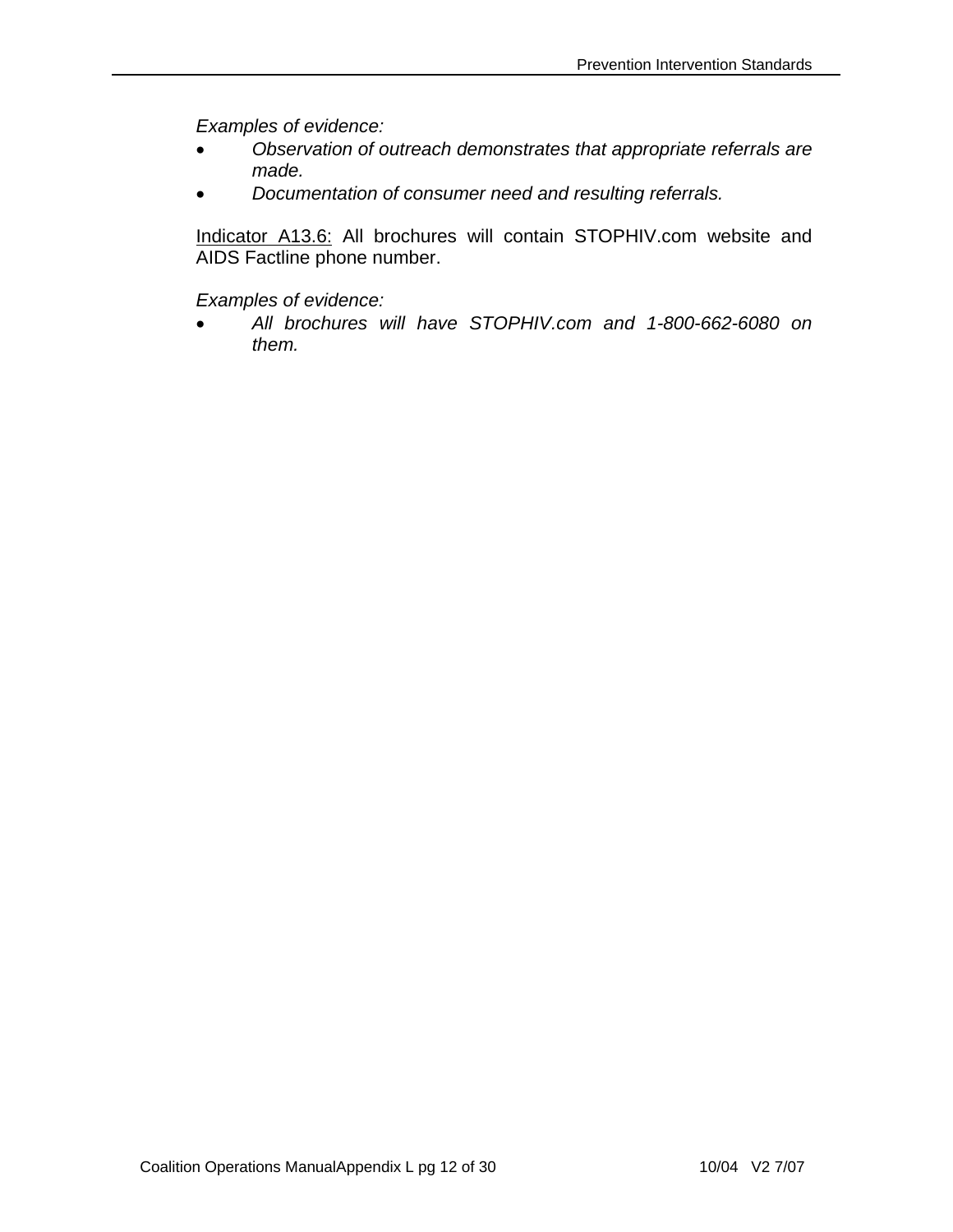# **B. Standards for Interventions Delivered to Individuals (IDI)**

### Staffing

**Standard B1: Each IDI counselor meets the following minimum qualification requirements:** 

- **Possess interpersonal skills which allow effective interaction with individuals from the target population(s) and the capacity to maintain appropriate documentation.**
- **Completion of Certified HIV 101 training, to include confidentiality and Act 148 and Department of Health Counseling and Testing training. (Staff completes training within 6 months of hire).**

Indicator B1.1: A personnel file for each counselor indicates that all qualifications are met by each counselor.

 *Examples of evidence:* 

- *Resume indicates appropriate experience.*
- *Certification of HIV 101 training and Counseling and Testing training in personnel record.*

**Standard B2: Each year following the first, each IDI counselor must participate in a minimum of 8 hours of training annually, which enhances job-related skills and/or knowledge and includes information about primary prevention, secondary prevention, and changes in the epidemiology of HIV.** 

Indicator B2.1: A personnel file for each counselor indicates that all training requirements have been or are being met by each counselor.

*Example of evidence:* 

• *Completion certificates or other documentation of completion of trainings in personnel record.* 

Indicator B2.2: Counselors receive at least an annual training on primary prevention, secondary prevention, and changes in the epidemiology of HIV.

*Example of evidence:* 

• *Documentation of training content, such as outline of content or syllabi, demonstrates that primary and secondary prevention were addressed and epidemiology was updated.*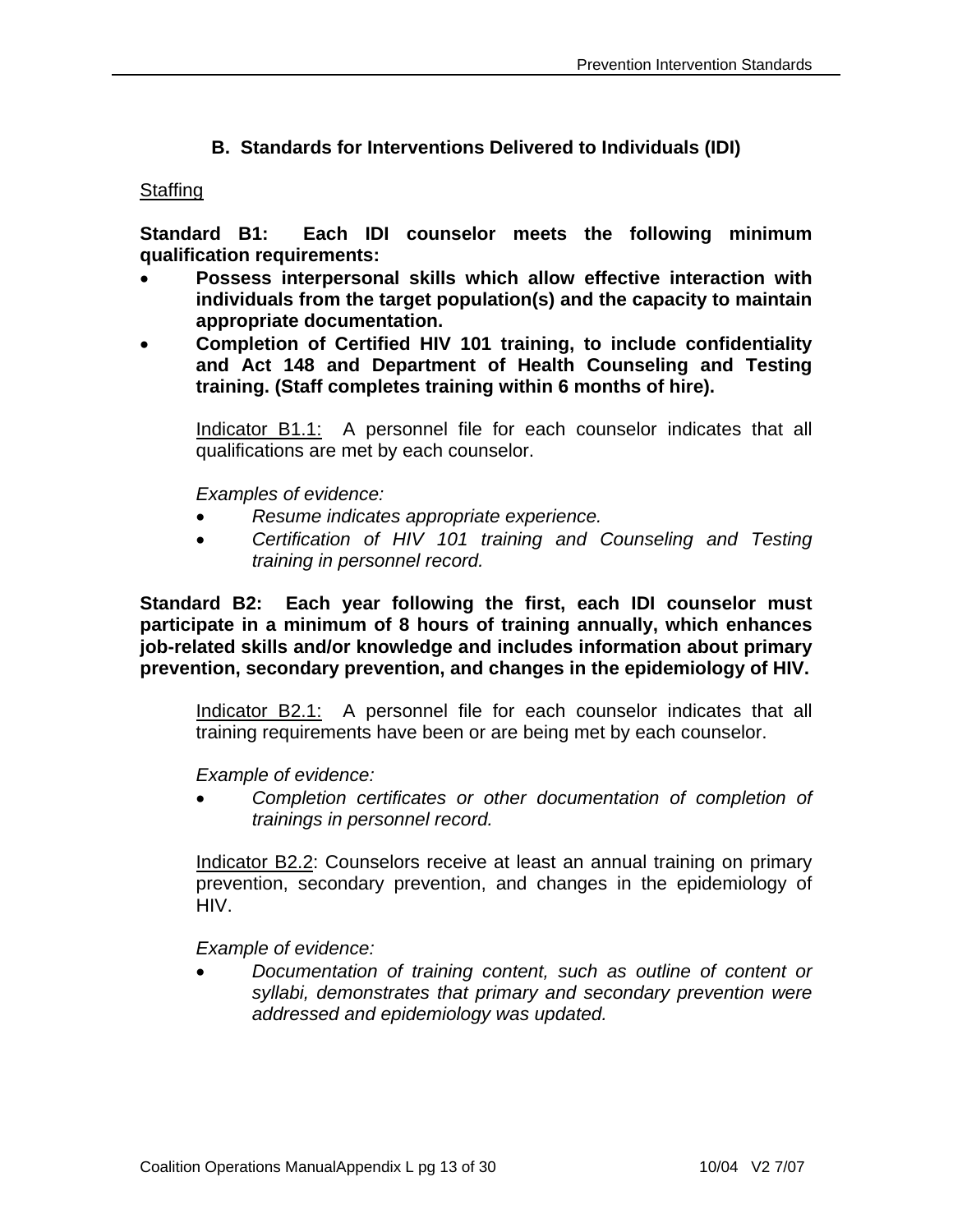# **Standard B3: Each IDI counselor receives appropriate clinical supervision and oversight.**

Indicator B3.1: Each agency providing IDI services establishes qualifications for supervisors of counselors. Supervisors may be contracted employees, if necessary.

 *Example of evidence:* 

• *Written job descriptions for supervisors.* 

Indicator B3.2: A process exists whereby each IDI counselor is assigned to, and receives clinical supervision from, a qualified supervisor.

 *Examples of evidence:* 

- *Organizational chart.*
- *Written performance evaluation of counselor, signed by the supervisor, in personnel record.*
- *Written evidence that supervision occurred is signed and dated.*
- *Supervisory meeting schedule*

Indicator B3.3: Each Provider establishes and implements a plan for supervising IDI counselors that:

- Is appropriate to the Provider's staffing pattern and caseload.
- Provides opportunities for individual and, where appropriate, group supervision.
- Includes at least bi-weekly face-to-face individual supervision.
- Includes regular review of consumer charts.
- Includes a process for performance evaluation and improvement as identified and understood by supervisors and counselors.

*Examples of evidence:* 

- *Written schedule of supervisory meetings and documentation reviews.*
- *Documentation of content of group supervision meetings.*
- *Documentation of individual supervision meetings.*
- *Documentation reviews on file.*
- *Written performance evaluations in personnel records.*

## Delivery of Service

## **Standard B4: Each Provider develops and implements a protocol for client recruitment.**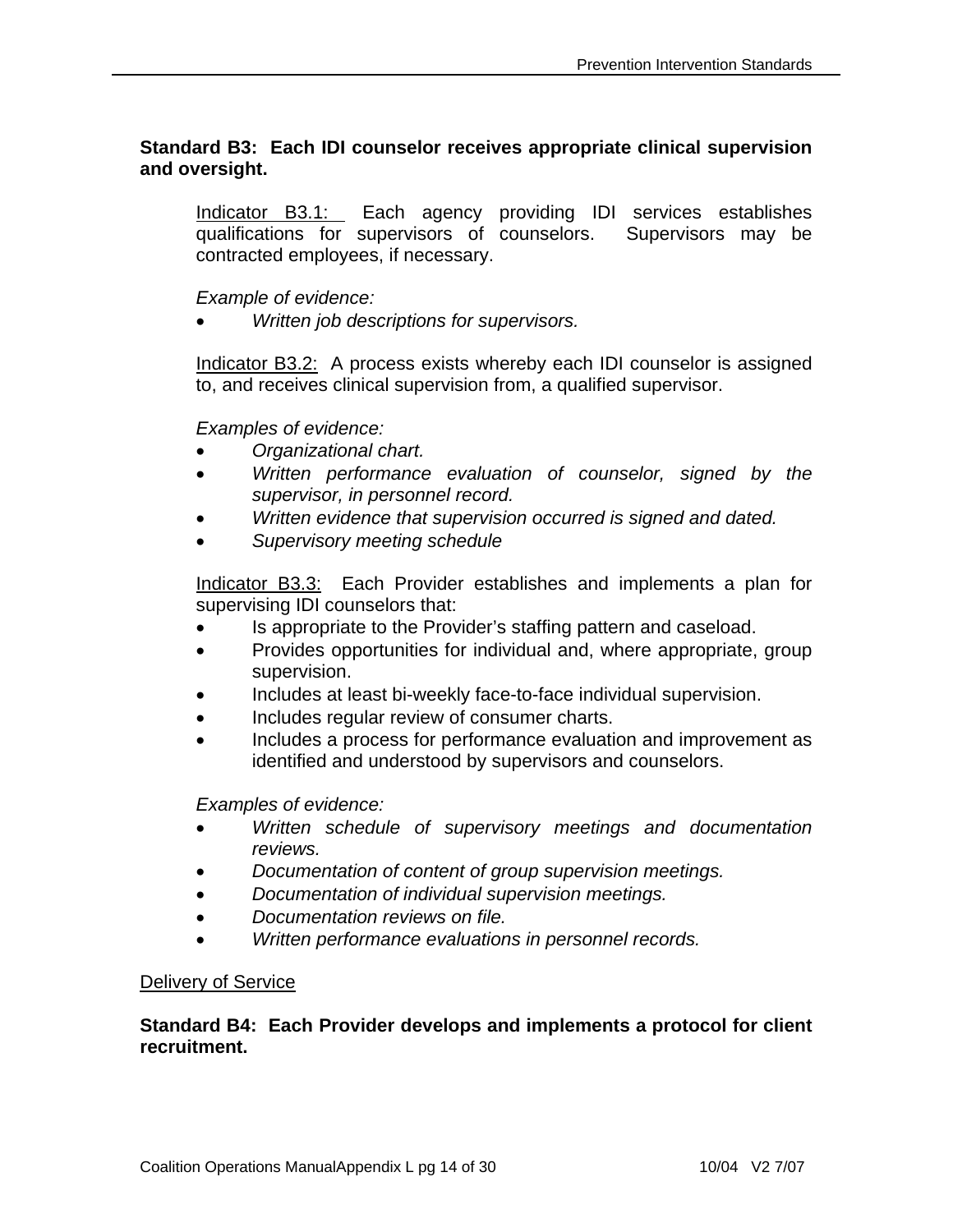Indicator B4.1: The protocol for client recruitment includes a description of the target population(s) for this intervention, strategies for recruitment, protocols for accepting/refusing referrals, and strategies for working with other facets of the prevention care continuum to get appropriate consumers into service.

# *Example of evidence:*

• *Written protocols are on file.* 

**Standard B5: Each Provider develops and implements procedures for screening to identify persons at risk for either acquiring or transmitting HIV and determine appropriateness of clients for IDI services.** 

Indicator B5.1: The screening procedures include an assessment of the consumer's risk behaviors, risk reduction behavior (e.g., risk of transmitting or acquiring HIV, sexual risk behavior, domestic violence), and readiness to make changes.

 *Examples of evidence:* 

- *Consumer records include documentation of completed screenings.*
- *Written screening protocols.*

Indicator B5.2: The screening procedures include an assessment of consumer need for risk reduction counseling and/or linkages to medical and/or psychosocial services that affect health as well as ability to change HIV related risk-taking behavior.

## *Examples of evidence:*

- *Consumer records include documentation of completed screenings.*
- *Written screening protocols.*

**Standard B6: At the completion of the screening, each consumer and his/her respective counselor develop an Individual Prevention Plan (IPP) which:** 

- **Includes realistic, measurable and mutually acceptable goals that are based on information from the screening.**
- **Identifies a projected number and frequency of sessions.**
- **Identifies the action step(s) needed to achieve each goal, including target date(s) for accomplishment of stated goals.**
- **Includes a space for signatures by the consumer and counselor.**

Indicator B6.1: Each established consumer has an IPP.

 *Example of evidence:* 

• *IPP kept on file.*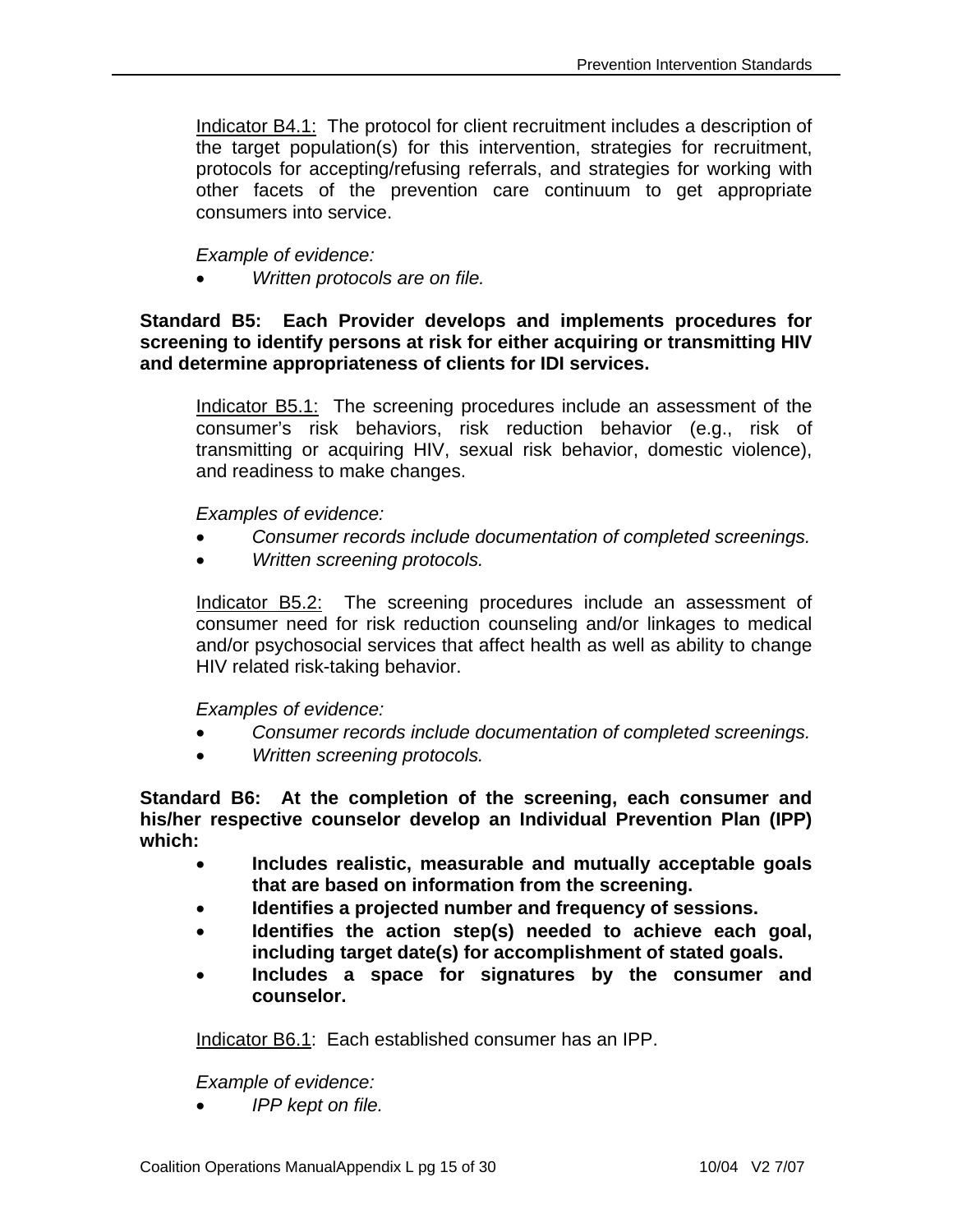# **Standard B7: Each consumer is provided with information on what receiving IDI services entail and the process for filing a grievance**.

Indicator B7.1: Each consumer receives an explanation of IDI services, including what they should expect from the services, the limitations of the services, and what is expected from them.

 *Examples of evidence:* 

- *Written "script" for counselors to use when explaining IDI services.*
- *Completed consumer satisfaction surveys indicate the counselor has clearly explained what the consumer should expect from the IDI. (See example following standards).*
- *Written Service Agreement which outlines attendance requirements, etc.*

**Standard B8: Written documentation is kept for each consumer which includes:** 

- **The counselor's name.**
- **Completed screening tool.**
- **Individual Prevention Plan(s).**
- **Referrals made to other services.**

Indicator B8.1: Documentation listed above on file.

*Example of evidence:* 

• *Documentation is in consumer file.* 

**Standard B9: Each IDI consumer receives multiple session risk-reduction counseling aimed at, but not limited to:** 

- **Meeting identified behavioral objectives.**
- **Providing education on the potential benefits of a client knowing his/her HIV serostatus, if his/her status is unknown.**
- **Providing education on the increased risk of HIV transmission associated with other STDs and about the prevention of these other STDs.**

Indicator B9.1: IDI counselor provides risk-reduction counseling during each session.

*Example of evidence:* 

• *IPP with consumer signature indicate risk-reduction counseling was provided.* 

## **Standard B10: IDI consumers are discharged when:**

• **The consumer has successfully completed the IPP goals.**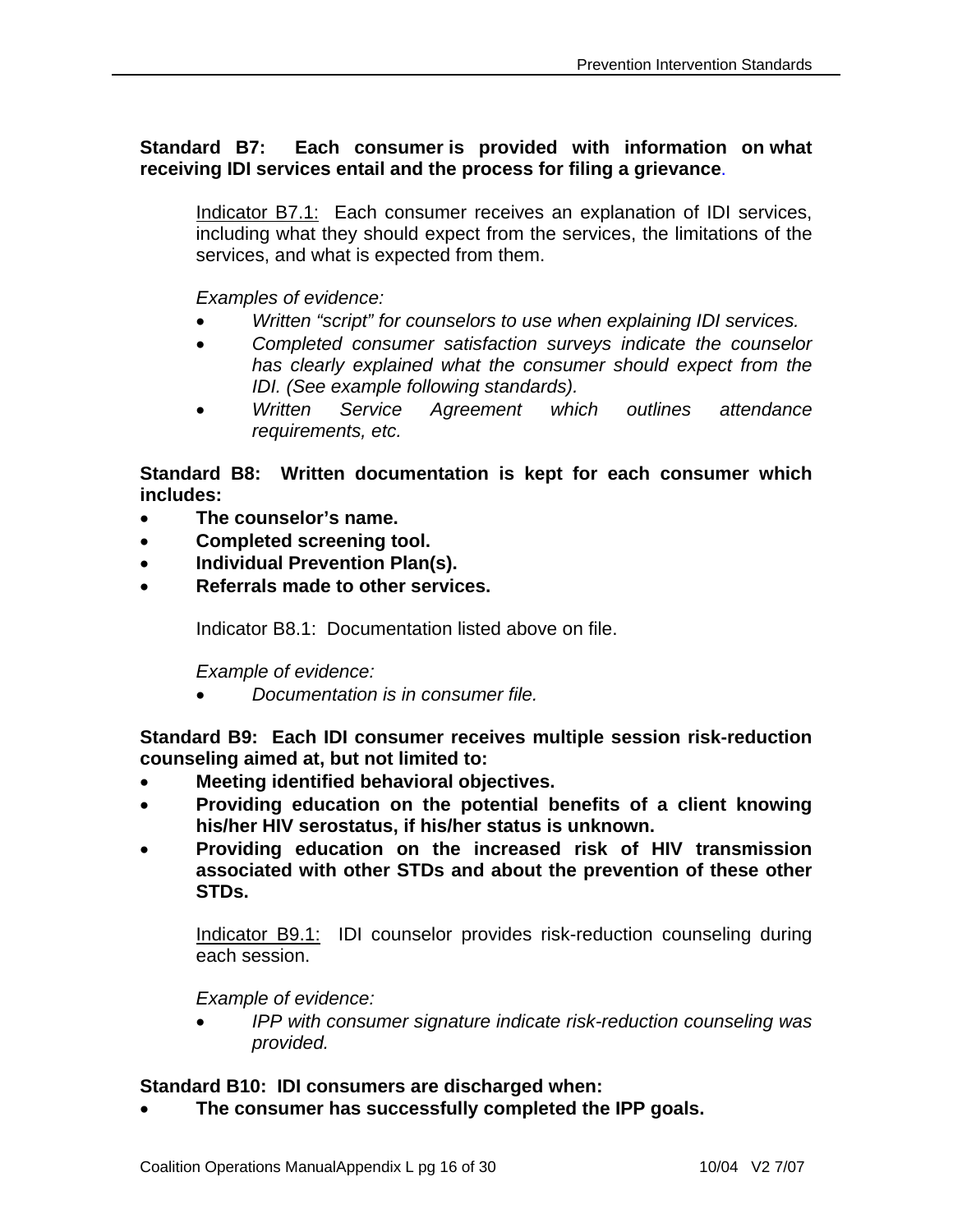- **The consumer, in consultation with the IDI counselor, indicates services are no longer needed or may be met better by another agency/service.**
- **The consumer needs more intensive services than those provided through IDI and an appropriate referral is made.**
- **The consumer otherwise chooses to terminate services with agency.**

Indicator B10-1: A protocol exists and is maintained which addresses discharge, including provision of appropriate referrals when the consumer *chooses* to terminate services.

*Example of evidence: Written protocol is on file.*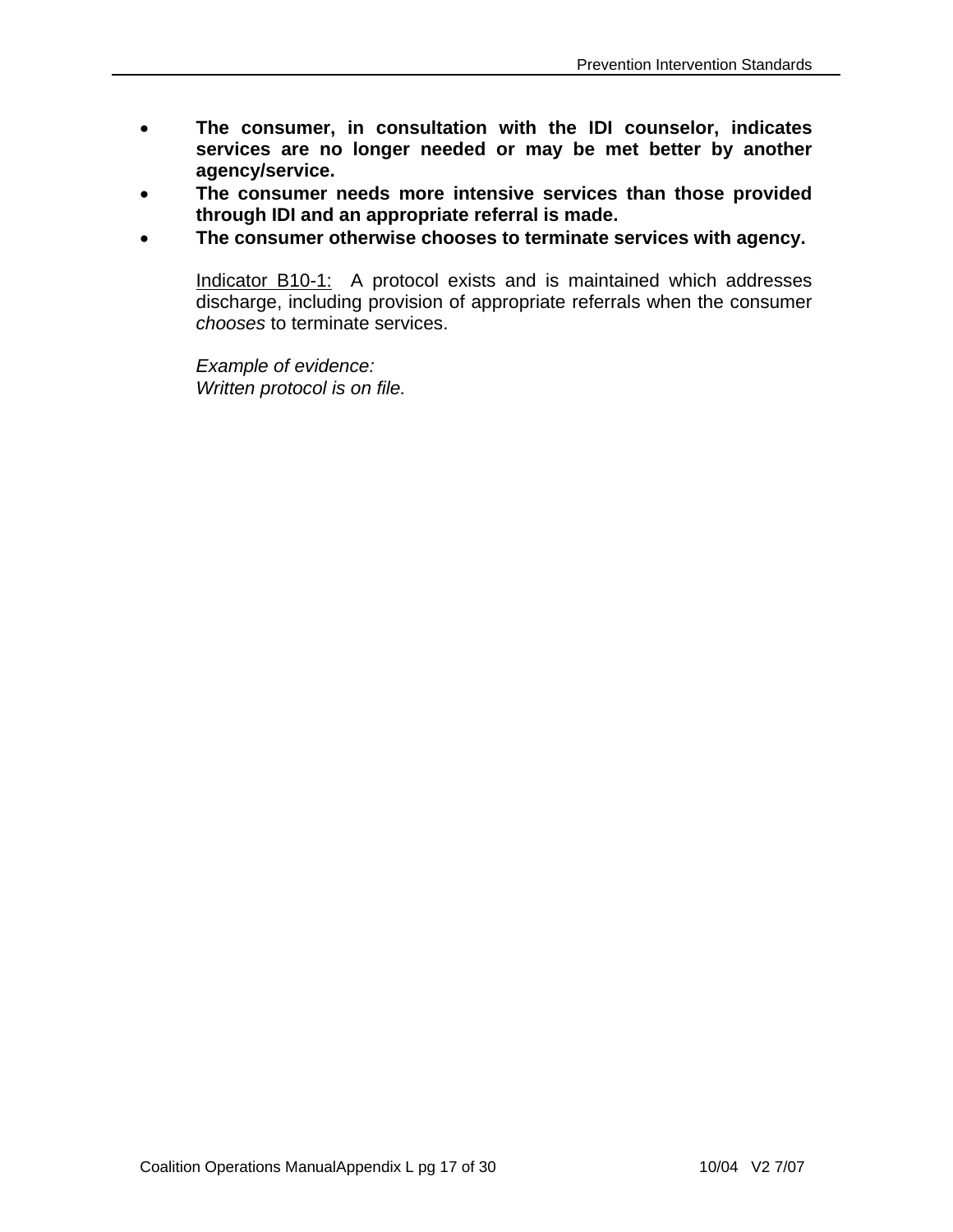# **C. Standards for Interventions Delivered to Groups (IDG)**

### Staffing

**Standard C1: Each Instructor meets the following minimum qualification requirements:** 

- **Experience working with groups and/or providing trainings specific to HIV.**
- **Possess the capacity to maintain appropriate documentation.**
- **Completion of Certified HIV 101 training to include confidentiality And Act 148 and Department of Health Counseling and Testing training. (Staff completes training within 6 months of hire).**

Indicator C1.1: A personnel file for each instructor indicates that all qualifications are met by each instructor.

 *Examples of evidence:* 

- *Resume indicates appropriate experience.*
- *Certification of HIV 101 training and Counseling and Testing training in personnel record.*

**Standard C2: Each year following the first, each Instructor participates in a minimum of 8 hours of training annually, which enhances job-related skills and/or knowledge and includes information about primary prevention, secondary prevention, and changes in the epidemiology of HIV.** 

Indicator C2.1: A personnel file for each instructor indicates that all training requirements are being met by each instructor.

 *Example of evidence:* 

• *Completion certificates or other documentation of completion of trainings in personnel record.* 

Indicator C2.2: IDG instructors receive at least an annual training on primary prevention, secondary prevention, and changes in the epidemiology of HIV.

 *Example of evidence:* 

• *Documentation of training content, such as outline of content or syllabi, demonstrates that primary and secondary prevention were addressed and epidemiology was updated.*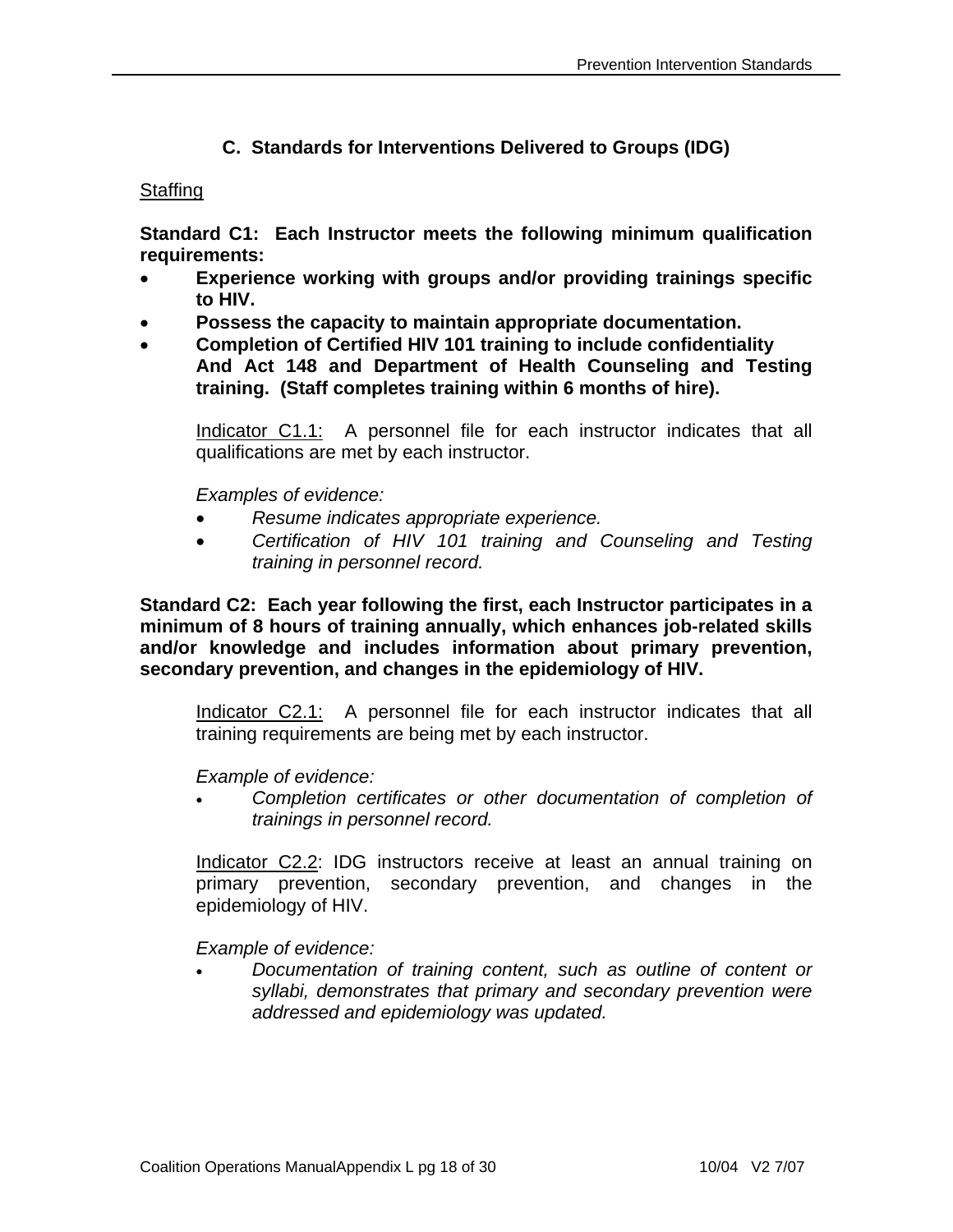# **Standard C3: Each Instructor receives appropriate supervision and oversight.**

Indicator C3.1: Each agency providing Interventions Delivered to Groups establishes qualifications for supervisors of IDG Instructors

 *Example of evidence:* 

• *Written job descriptions for supervisors.* 

Indicator C3.2: A process exists whereby each Instructor is assigned to, and receives supervision from, a qualified supervisor.

 *Examples of evidence:* 

- *Organizational chart.*
- *Written performance evaluation of instructor, signed by the supervisor, in personnel record.*

Indicator C3.3: Each Provider establishes and implements a plan for supervising Instructors that:

- Is appropriate to the Provider's staffing pattern and number of planned presentations.
- Provides opportunities for both announced and unannounced observations of Instructors, including observation of new hires within 90 days of hire and of other staff at least twice a year, and more frequently as necessary. Supervisors should observe each instructor conducting all sessions of each IDG curriculum at least twice a year; one round of these should be observations of consecutive sessions with the same group.
- Provides opportunities for face-to-face individual and/or group supervision at least monthly.
- Includes regular review of documentation related to IDGs.
- Includes a process for performance evaluation and improvement as identified and understood by supervisors and instructors.

- *Written schedule of supervisory meetings, observations and documentation reviews.*
- *Completed tools used during observations.*
- *Documentation of content of group supervision meetings.*
- *Documentation of individual supervision meetings.*
- *Written evidence of documentation reviews.*
- *Written performance evaluations in personnel records.*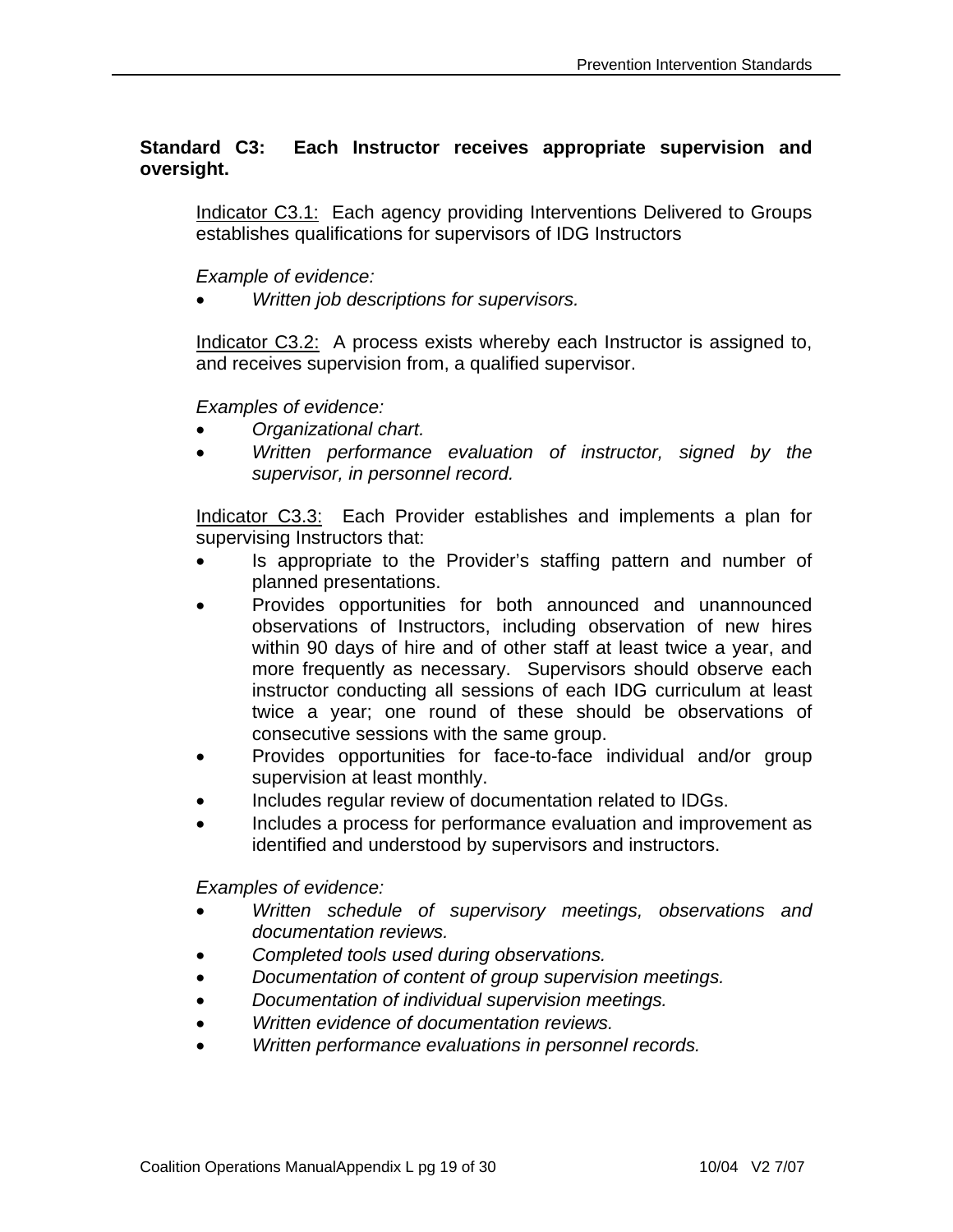Delivery of Service

**Standard C4: Interventions Delivered to Groups consist of sessions with a maximum of 15 participants that build on each other and that include skillbuilding components.** 

Indicator C4.1: Each IDG has no more than 15 participants.

*Example of evidence*:

• *Documentation of IDG indicates no more than 15 participants during IDG session* 

Indicator C4.2: Each IDG consists of sessions that build on each other.

 *Example of evidence:* 

• *Curriculum outlines content of sessions and provides evidence that the sessions build on each other.* 

Indicator C4.3: Each IDG includes skill-building components.

 *Example of evidence:* 

• *Curriculum provides evidence that the IDG includes at least one skill-building component.* 

**Standard C5: Each Provider develops and implements procedures for screening to identify persons at risk for either acquiring or transmitting HIV and determine appropriateness of clients for IDG services.** 

Indicator C5.1: The screening procedures include an assessment of the consumer's risk behaviors, risk reduction behavior (e.g., risk of transmitting or acquiring HIV, sexual risk behavior, domestic violence), and readiness to make changes.

 *Examples of evidence:* 

- *Consumer records include documentation of completed screenings.*
- *Written screening protocols.*

Indicator C5.2: The screening procedures include an assessment of consumer need for risk reduction counseling and/or linkages to medical and/or psychosocial services that affect health as well as ability to change HIV related risk-taking behavior.

- *Consumer records include documentation of completed screenings.*
- *Written screening protocols.*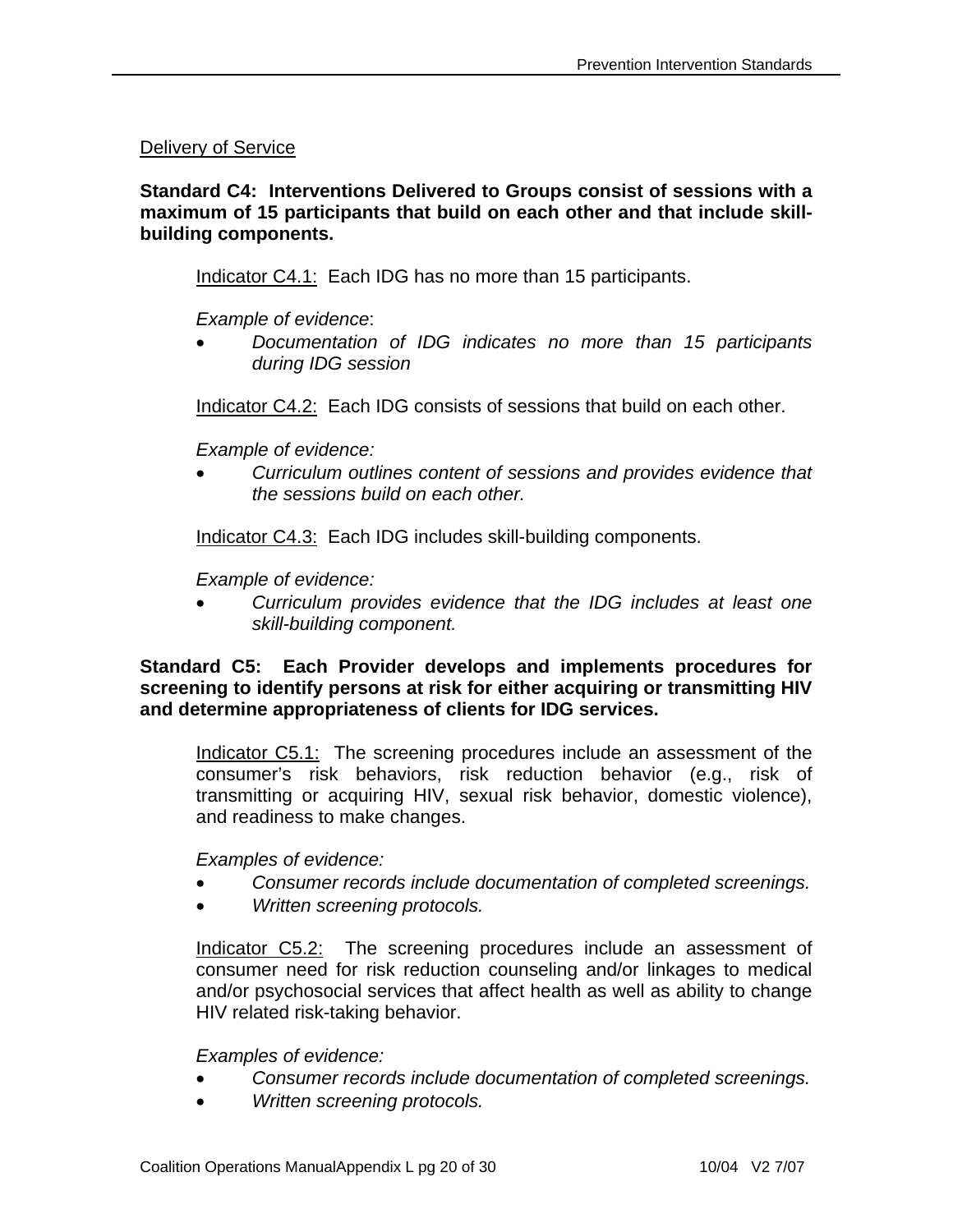**Standard C6: Each Provider uses IDG curricula that are based on social and behavioral theories and/or that are interventions that have been evaluated and proven to be effective with the target population.** 

Indicator C6.1: IDG curricula indicate which theory (ies) they are based on and with which target populations they are effective.

 *Examples of evidence:* 

- *IDG curricula list the theory (ies) they are based on.*
- *IDG curricula describe the evaluation methodology used and results which proved that they were effective.*
- *IDG curricula describe which target population(s) they can be used with effectively.*

## **Standard C7: The provider enhances the curriculum based on the needs of the participants.**

Indicator C7.1: IDG instructors determine the needs of each group prior to the first session, to the extent possible.

 *Example of evidence:* 

• *Documentation of IDGs includes notes about participant needs based on discussions with contact person.* 

Indicator C7.2: IDG instructors formally and informally assess the needs of each group throughout the program.

 *Example of evidence:* 

• *Documentation of IDGs includes notes about participant needs based on results of evaluation tools and observations from sessions.* 

Indicator C7.3: IDG instructors provide additional information and/or clarification and/or skill-building activities when needed, based on their assessment of participant needs.

 *Example of evidence:* 

• *Documentation of IDGs reflects changes in the curricula based on needs of specific groups of participants.* 

**Standard C8: Interventions Delivered to Groups include a mix of didactic, experiential and interactive teaching methods.**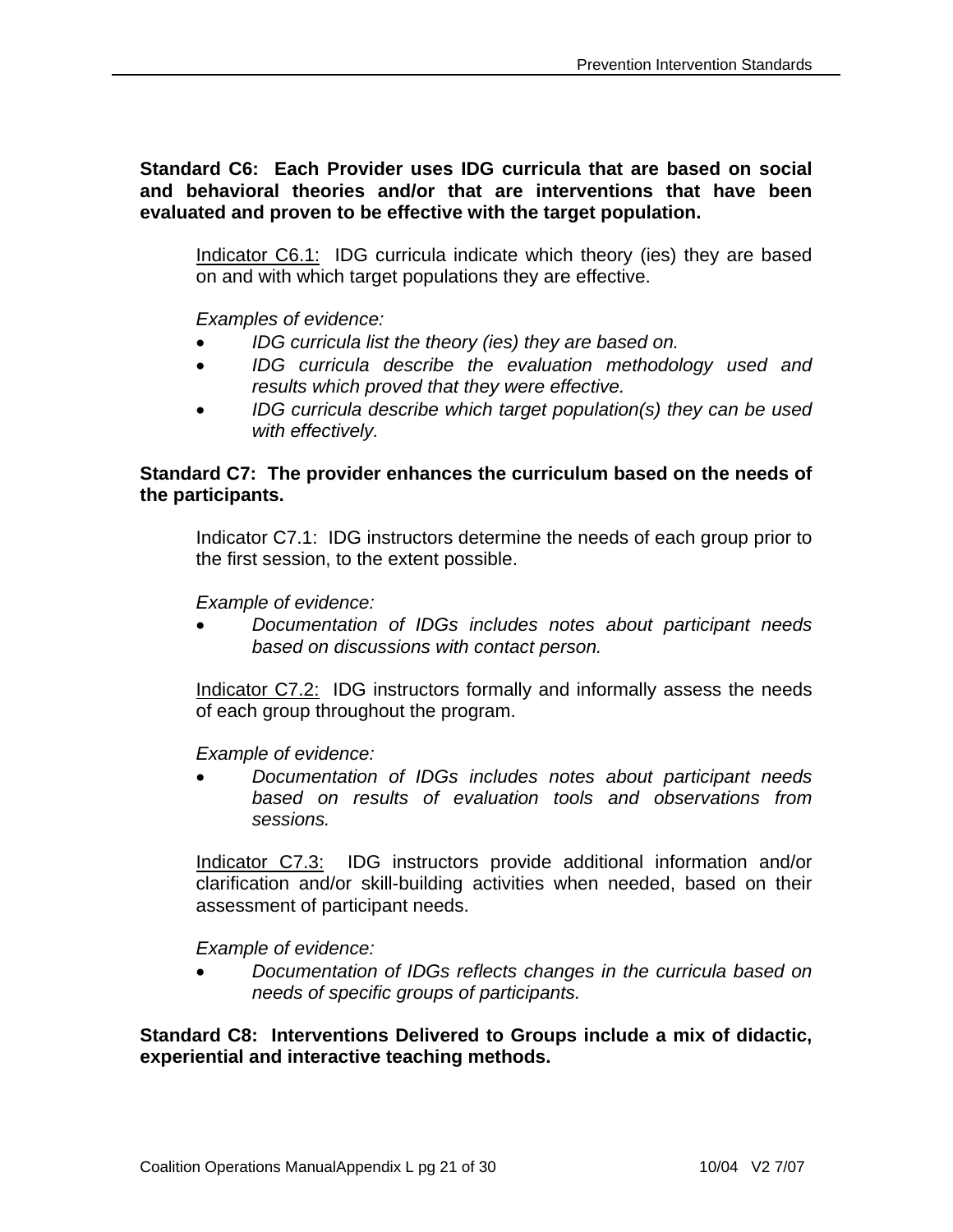Indicator C8.1: Instruction methods chosen are appropriate for the information presented.

 *Examples of evidence:* 

- *Curricula reflect which teaching methods are used to get across each content area.*
- *Observation of IDG sessions gives evidence that instructors use appropriate methods.*

Indicator C8.2: Ample question-and-answer component is included in each session.

 *Example of evidence:* 

• *Observation of IDG sessions gives evidence that an ample amount of time is spent on questions and answers.* 

## **Standard C9: Each Provider defines clear learning objectives for each session for each IDG, which are related to the overall program objectives.**

Indicator C9.1: Measurable objectives for each session are clearly defined prior to the IDG, and are communicated to the participants at the beginning of each session. Objectives always include what the participant will be able to do at the end of the session and/or IDG (e.g., the participant will be able to demonstrate one method s/he will use to prevent HIV infection).

 *Examples of evidence:* 

- *Curricula and/or IDG outlines state learning objectives for each session.*
- *Observation of IDG sessions gives evidence that instructors communicate learning objectives.*

**Standard C10: Each Provider documents the following for each IDG:** 

- **Times and dates of sessions.**
- **Projected number in group and demographics and risk behaviors of group.**
- **Setting and contact person, if appropriate.**
- **Learning objectives for each session.**
- **Brief summary of content areas covered in each session ("progress notes").**
- **Materials (e.g., brochures, condoms) distributed.**
- **Referrals made to other services.**
- **Evaluation tools used.**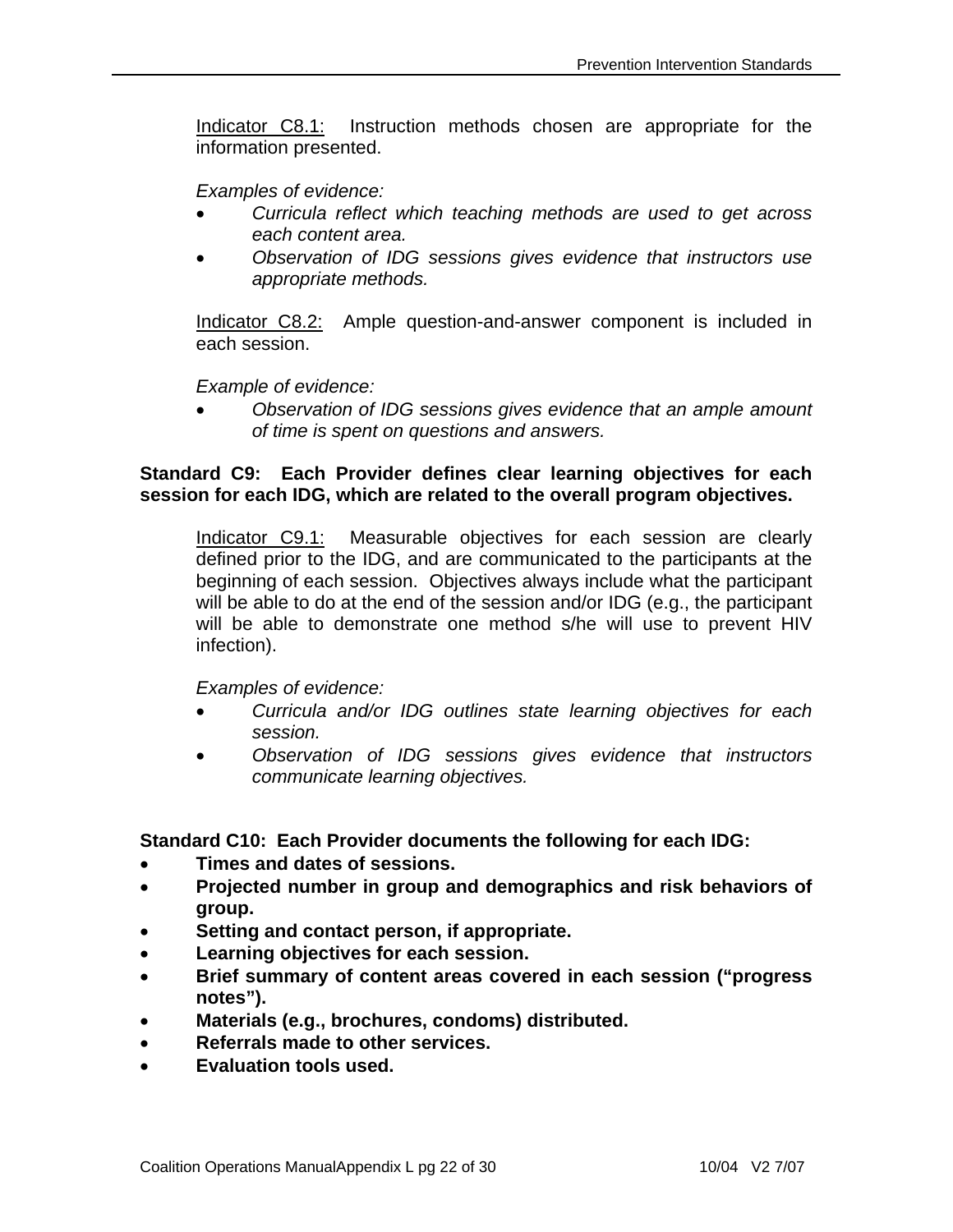Indicator 10.1: Providers keep documentation for each IDG as listed above.

 *Example of evidence:* 

• *Documentation of each IDG is on file.* 

### **Standard C11: Each Provider presents accurate and current information.**

Indicator C11.1: Each Instructor presents accurate and current information, clearly stating when s/he is offering a personal opinion and when conflicting knowledge about a topic exists.

 *Examples of evidence:* 

- *IDG outline indicates information to be presented is accurate and current.*
- *Observation of the IDG demonstrates that the Instructor gives accurate and current information.*
- *Completed participant satisfaction tools indicate that the instructor presented the material in an objective manner and differentiated between fact and opinion.*

Indicator C11.2:Each Instructor indicates if s/he does not know an answer and either offers to obtain the answer or refers the questioner to a resource to have the question answered.

- *Observation of the IDG demonstrates that the Instructor gives accurate and current information.*
- *Completed participant satisfaction tools indicate that the instructor indicates when s/he does not know an answer.*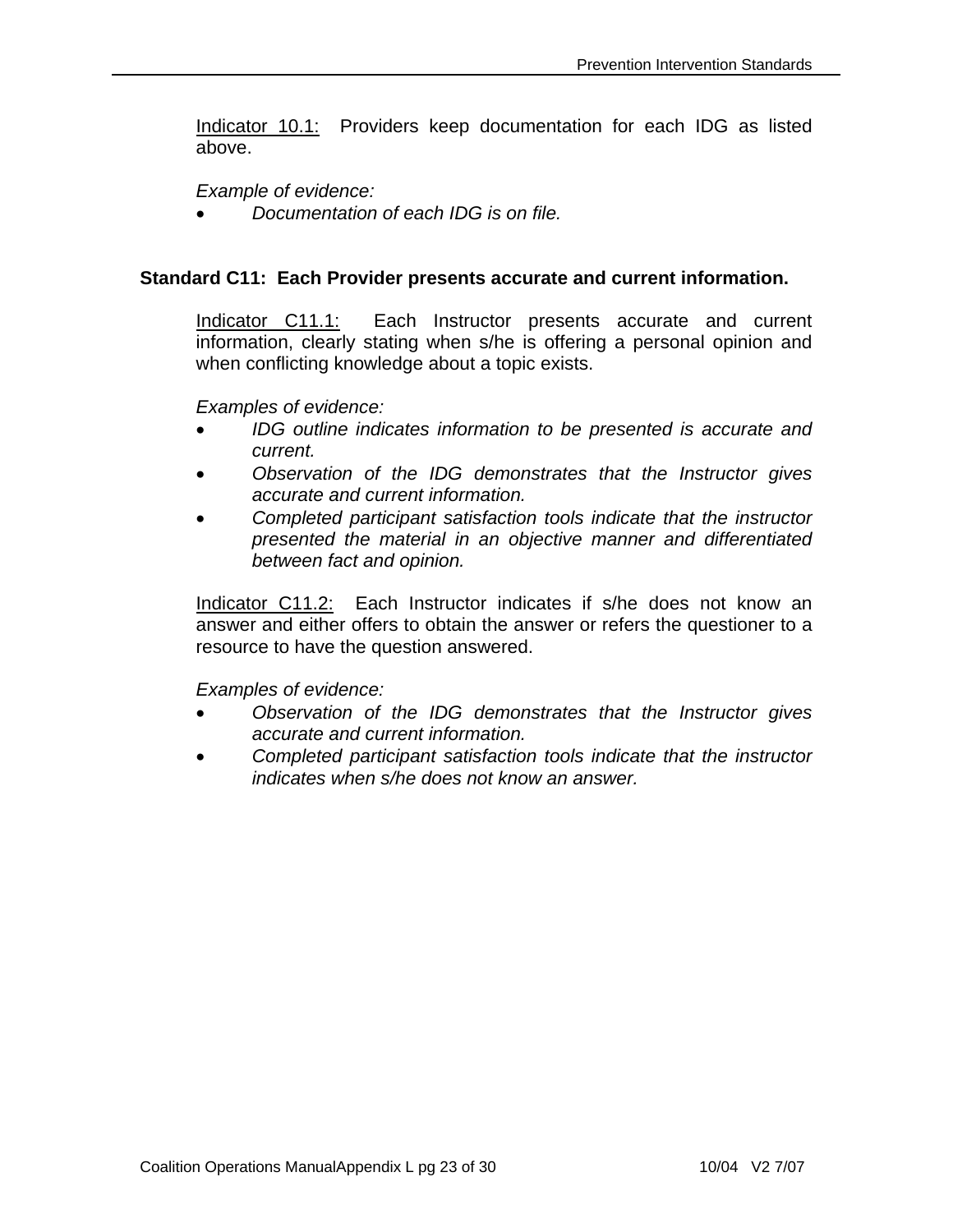## **D. HC/PI – Presentations Standards**

### Staffing

**Standard D1: Each Presenter meets the following minimum qualification requirements:** 

- **Possession of appropriate knowledge of and experience with the target audience(s), to the extent possible, and the capacity to maintain appropriate documentation.**
- **Completion of Certified HIV 101 training and Department of Health Counseling and Testing training. (Staff completes training within 6 months of hire).**

Indicator D1.1: A personnel file for each presenter indicates that all qualifications are met by each presenter.

 *Examples of evidence:* 

- *Resume indicates appropriate experience.*
- *Certification of HIV 101 training and Counseling and Testing training in Personnel record.*

**Standard D2: Each year following the first, each Presenter participates in a minimum of 8 hours of training annually, which enhances job-related skills and/or knowledge and includes information about primary prevention, secondary prevention, and changes in the epidemiology of HIV.** 

Indicator D2.1: A personnel file for each presenter indicates that all training requirements are being met by each presenter.

 *Example of evidence:* 

• *Completion certificates or other documentation of completion of trainings in personnel record.* 

Indicator D2.2: Presenters receive at least an annual training on primary prevention, secondary prevention, and changes in the epidemiology of HIV.

*Example of evidence:* 

• *Documentation of training content, such as outline of content or syllabi, demonstrates that primary and secondary prevention were addressed and epidemiology was updated.*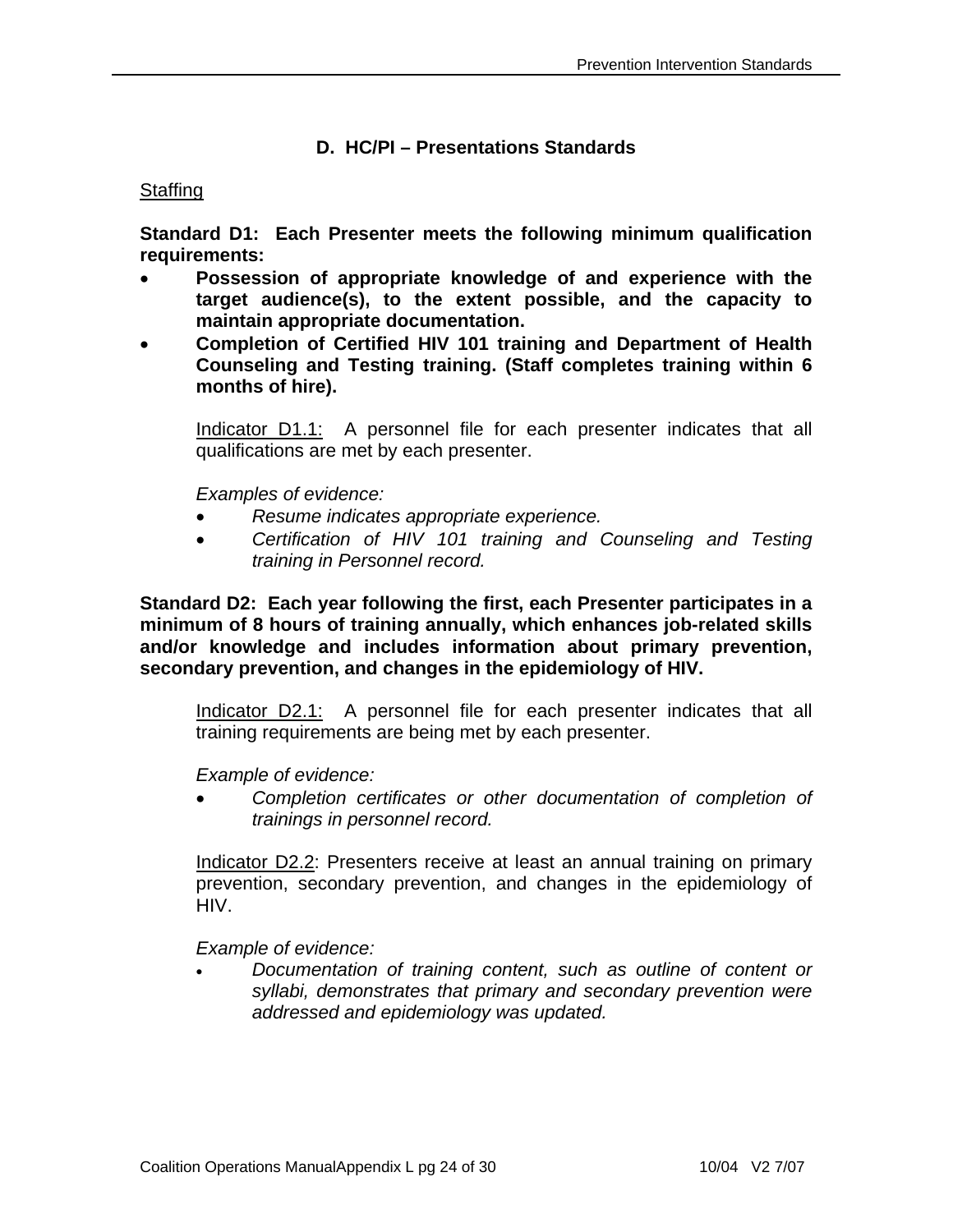## **Standard D3: Each Presenter receives appropriate supervision and oversight.**

Indicator D3.1: Each agency providing Presentations establishes qualifications for supervisors of HCPI Presenters.

## *Example of evidence:*

• *Written job descriptions for supervisors.* 

Indicator D3.2: A process exists by which each Presenter is assigned to, and receives supervision from, a qualified supervisor.

### *Examples of evidence:*

- *Organizational chart.*
- *Written performance evaluation of presenter, signed by the supervisor, in personnel record.*

Indicator D3.3: Each Provider establishes and implements a plan for supervising Presenters that:

- Is appropriate to the Provider's staffing pattern and number of planned presentations
- Provides opportunities for both announced and unannounced observations of Presenters, including observation of new hires within 90 days of hire and of other staff at least twice a year, and more frequently as necessary.
- Provides opportunities for individual and/or group supervision.
- Includes regular review of documentation related to presentations.
- Includes a process for performance evaluation and improvement as identified and understood by supervisors and presenters.

 *Examples of evidence:* 

- *Written schedule of supervisory meetings and documentation reviews.*
- *Documentation of content of group supervision meetings.*
- *Documentation of individual supervision meetings.*
- *Documentation of documentation reviews.*
- *Written performance evaluations in personnel records.*

#### Delivery of Service

### **Standard D4: Each Provider develops an outline for each presentation which includes the following elements:**

- **Target audience.**
- **Learning objectives.**
- **Content areas (including those listed in Standard 2).**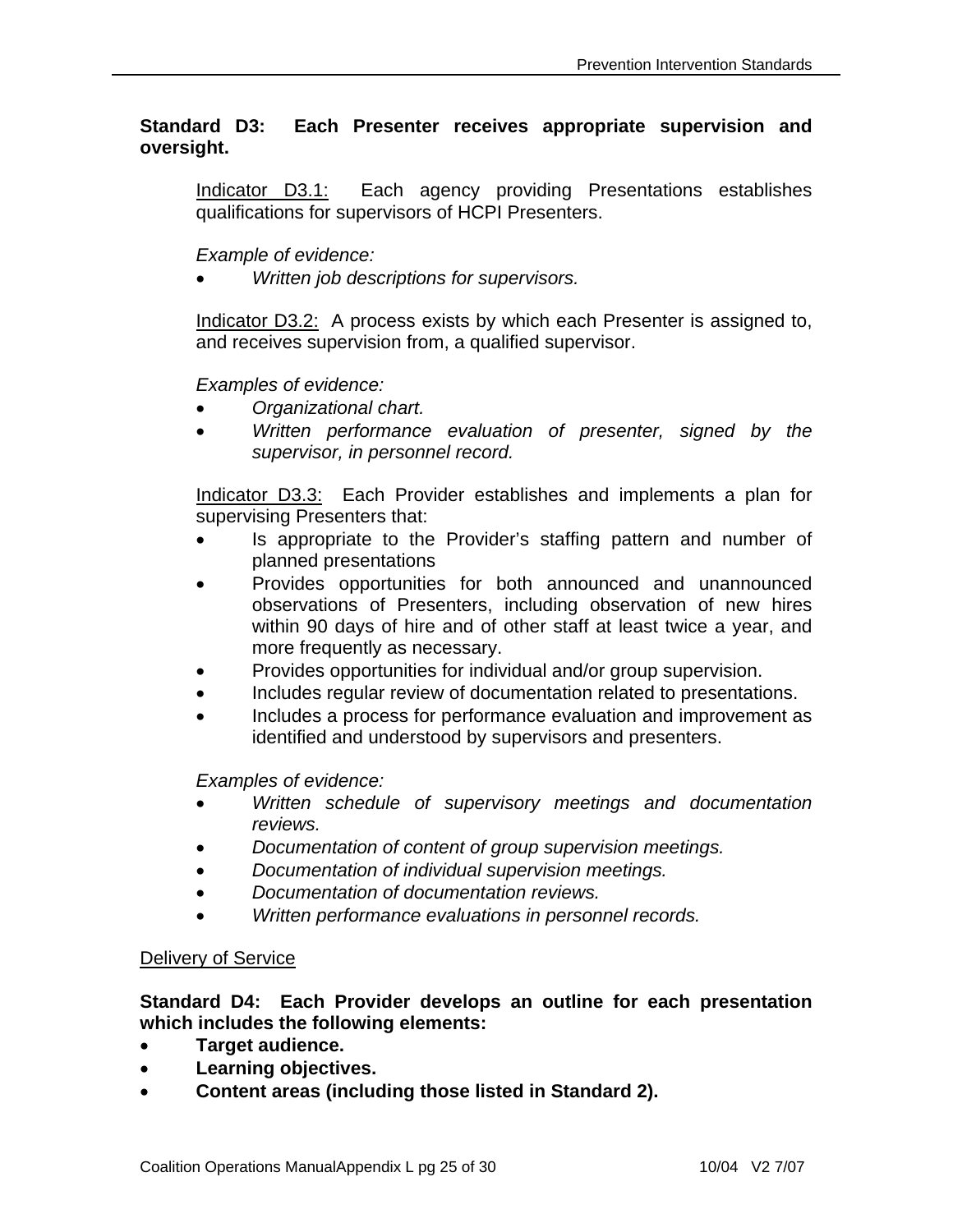- **Amount of time devoted to questions and answers.**
- **Identification of any audio-visual materials that will be used.**
- **Contact person and information for organization where presentation is occurring.**
- **Date, time and location of presentation.**

Indicator D4.1: Outlines containing the above elements exist for each Presentation.

 *Example of evidence:* 

• *Written outlines are on file.* 

**Standard D5: Providers include the following content areas in each Presentation:** 

- **Definitions of HIV and AIDS.**
- **Modes of transmission and transmission myths (i.e., how HIV is not transmitted).**
- **An understanding of risk and personalizing risk.**
- **Symptoms of HIV and AIDS.**
- **Information about HIV testing and counseling.**
- **Prevention strategies, including demonstration of skills appropriate to the audience.**
- **HIV timeline**
- **HIV epidemiological data**
- **Resources for referral and information related to HIV prevention and care, as well as other topics as appropriate to target audience.**

Indicator D5.1: Presentations include all content areas listed above.

 *Examples of evidence:* 

- *Written outlines on file.*
- *Observations of Presentations.*

## **Standard D6: Each Provider defines clear learning objectives for each Presentation, which are related to the overall program objectives.**

Indicator D6.1: Measurable objectives for each Presentation are clearly defined prior to the presentation, and are communicated to the participants at the beginning of the presentation. Objectives always include what the participant will be able to do at the end of the Presentation (e.g., the participant will be able to list three methods for preventing sexual transmission of HIV).

## *Examples of evidence:*

• *Curricula and/or Presentation outlines state learning objectives.*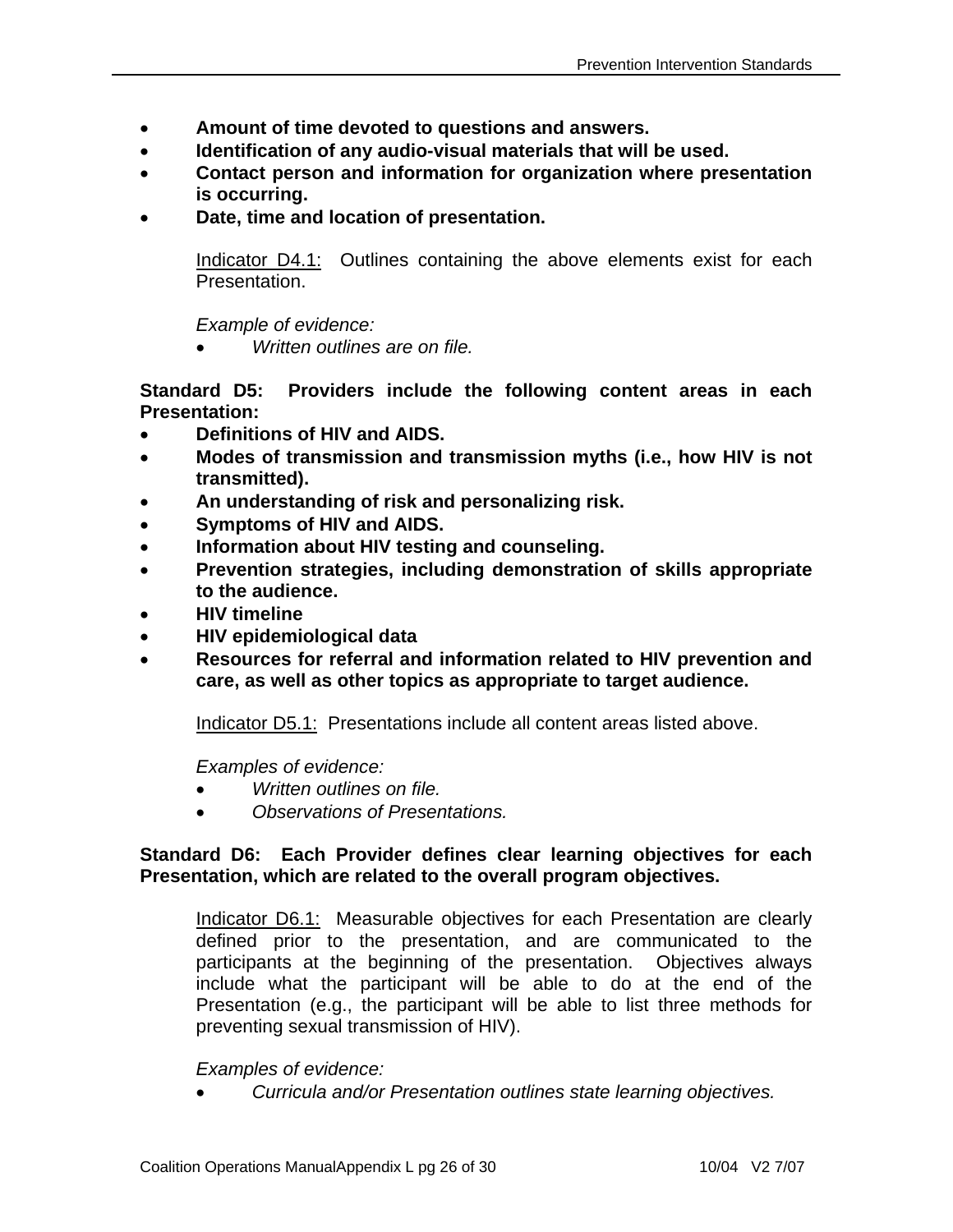• *Observation of Presentations gives evidence that Presenters communicate learning objectives.* 

## **Standard D7: The provider chooses a curriculum appropriate to the participants, updates it, and enhances it based on the needs of the participants.**

Indicator D7.1: Presenters determine the needs of each group prior to Presentation, to the extent possible.

 *Example of evidence:* 

• *Documentation of Presentations includes notes about participant needs based on discussions with contact person.* 

Indicator D7.2: Presenters formally and informally assess the needs of each group throughout the program, when feasible.

 *Example of evidence:* 

• *Documentation of Presentations includes notes about participant needs based on results of evaluation tools and participants' questions.* 

Indicator D7.3: Presenters provide additional information and/or clarification when needed, based on their assessment of participant needs.

*Example of evidence:* 

• *Documentation of Presentations reflects changes in the curriculum based on participant needs.* 

**Standard D8: Each Provider includes an ample question-and-answer component in each presentation. Questions may be asked either verbally or in a written format.** 

Indicator D8.1: Ample question-and-answer component is included in each Presentation.

- *Observation of Presentations gives evidence that an ample amount of time is spent on questions and answers.*
- *Completed satisfaction tools indicate that participants had their questions answered.*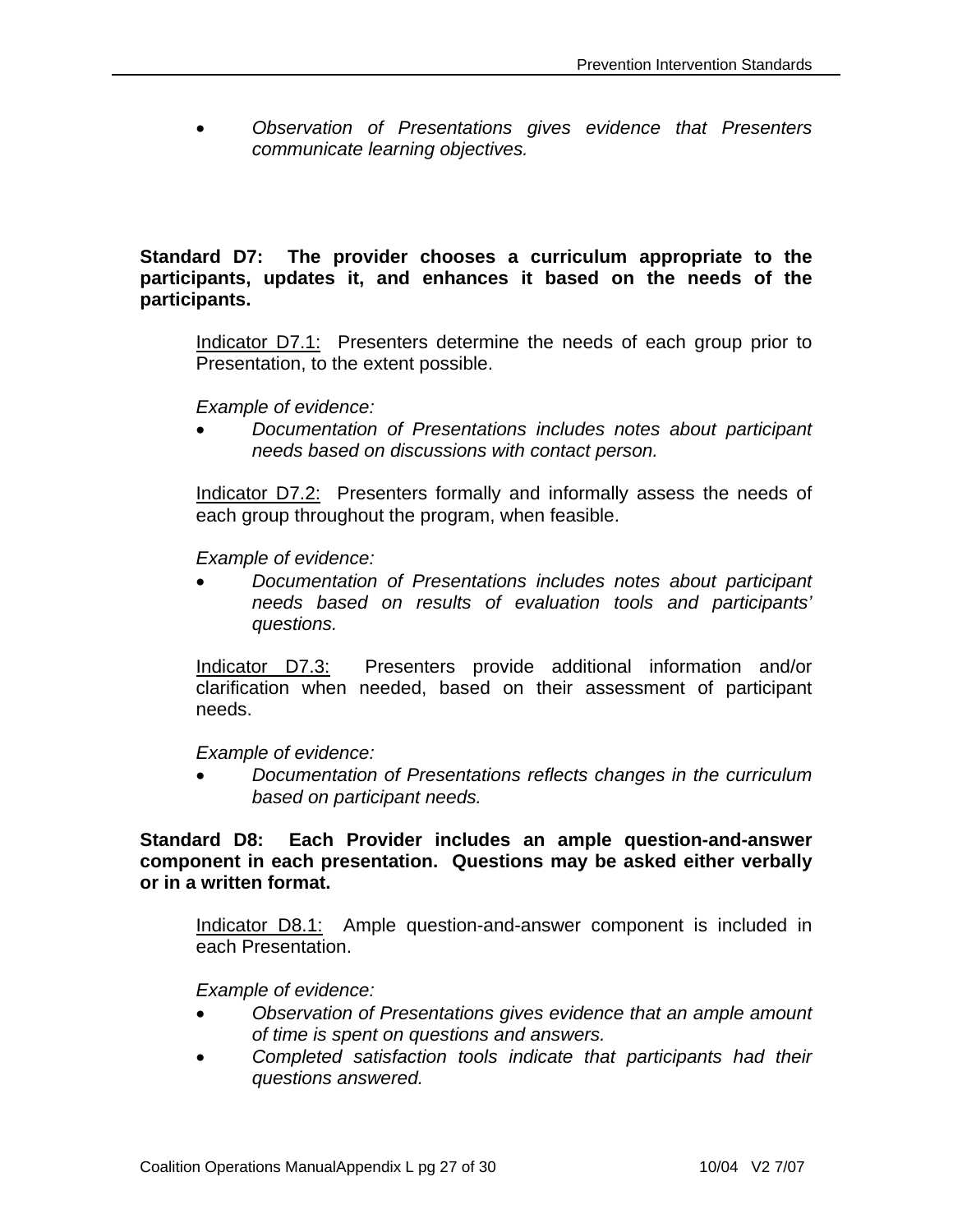## **E. Health Communication/Public Information – Electronic and Print Media Standards**

### Planning

## **Standard E1: Each Provider's public information activities support other components of the community's HIV prevention continuum of services.**

Indicator E1.1: Messages provide linkages to HIV antibody counseling and testing for those who are HIV negative and to primary care for those who are HIV positive.

 *Example of evidence:* 

• *Materials and messages used in media campaigns include phone numbers or other contact information for counseling and testing sites and primary care providers.* 

**Standard E2: Each media project is grounded in sound health communication practice, which is based on a combination of behavioral and communication sciences, health education, and social marketing.** 

Indicator E2.1: Each media project extends beyond information dissemination and includes a variety of proactive strategies which address both individual and societal change.

 *Example of evidence:* 

• *Written plan of media campaign which describes all components, how they fit together, and how they affect change.* 

## **Standard E3: Each Provider develops media projects which meet the needs of the targeted population(s).**

Indicator E3.1: Projects are based on targeted needs assessment/market research data. Providers use existing data when possible.

 *Example of evidence:* 

• *Written needs assessments or market research reports.*

Indicator E3.2: Providers determine the knowledge/comforts/needs/ values/interests and mediums of choice of the target audience(s) when developing the message and its delivery method.

 *Example of evidence:* 

• *Written needs assessments which describe methodology, sources of information, and target population.*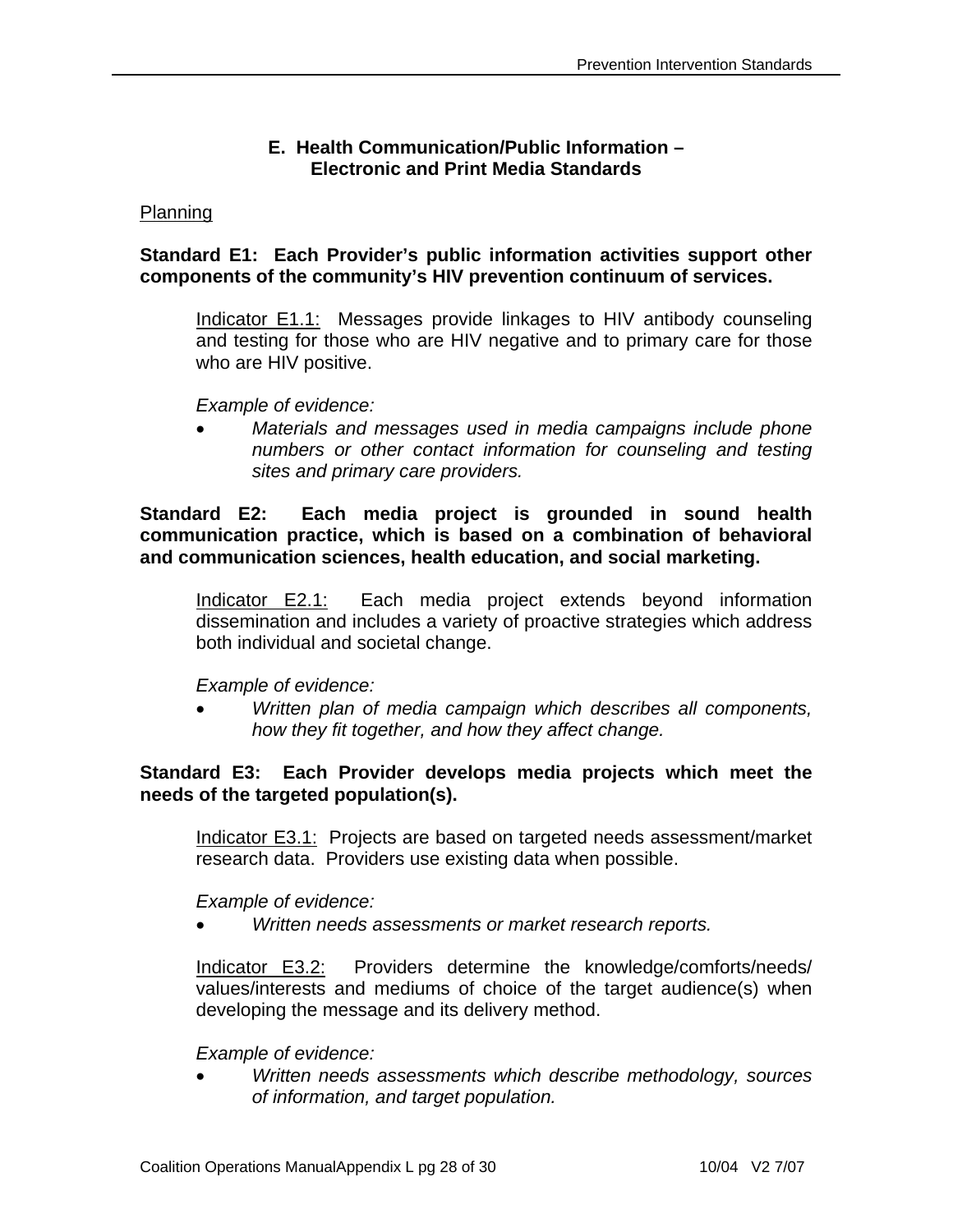Indicator E3.3: Providers pre-test messages and materials to help determine whether they are: understandable, relevant, attention-getting, memorable, appealing, credible, and acceptable to the target audience.

## *Example of evidence:*

• *Written documentation of methodology for and results of pre-tests, including a description of the audience the message(s) was pretested with.*

Indicator E3.4: Providers use mediums that have been proven to be appropriate and effective communication channel(s) for reaching and having an impact on the target population and its sub-populations.

## *Example of evidence:*

• *Written needs assessments or market research reports.*

Indicator E3.5: Providers employ messages that are culturally, linguistically and literacy appropriate for the target audience.

## *Example of evidence:*

• *Written needs assessments or market research reports.*

Indicator E3.6: Providers air messages during times that are appropriate for the target audience.

## *Example of evidence:*

• *Written needs assessments or market research reports and schedule of when messages will be aired.*

## **Standard E4: Each Provider includes members of the targeted subpopulations in the design, delivery and assessment of media projects.**

Indicator E4.1: Members of the targeted subpopulations provide on-going input in the design, delivery and assessment of media projects.

## *Example of evidence:*

• *Minutes from meetings where target population members provided feedback, including a list of participants.*

## **Standard E5: Each Provider develops and implements a time schedule for each of its media projects.**

Indicator E5.1: Providers develop time schedules for their media projects.